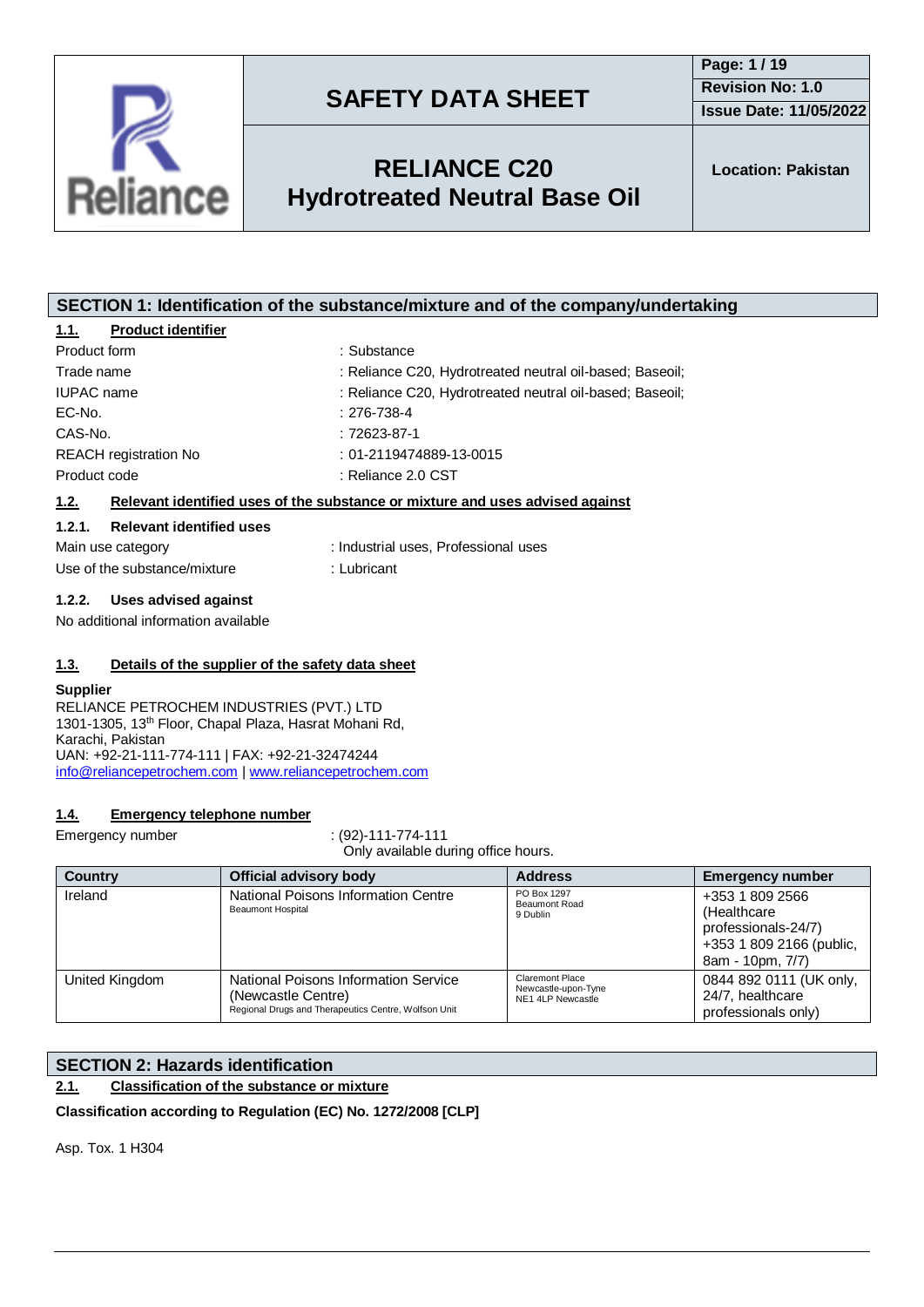

## **RELIANCE C20 Hydrotreated Neutral Base Oil**

**Location: Pakistan**

### **2.2. Label elements**

**Labelling according to Regulation (EC) No. 1272/2008 [CLP]**

Hazard pictograms (CLP) :



Signal word<br>
Hazard statements (CLP) (CLP) : H304 - I

Hazard statements (CLP) : H304 - May be fatal if swallowed and enters airways.<br>Precautionary statements (CLP) : P301+P310 - IF SWALLOWED: Immediately call a P : P301+P310 - IF SWALLOWED: Immediately call a POISON CENTER, a doctor. P331 - Do NOT induce vomiting.

### **2.3. Other hazards**

Other hazards **in the product of PET and vPvB** assessment. The product does not meet the PBT and vPvB classification criteria.

| <b>Component</b>                                                               |                                                                                           |
|--------------------------------------------------------------------------------|-------------------------------------------------------------------------------------------|
| Lubricating oils (petroleum), C20,<br>hydrotreated neutral oil-based; Baseoil- | This substance/mixture does not meet the PBT criteria of REACH regulation,<br>annex XIII  |
| unspecified (72623-87-1)                                                       | This substance/mixture does not meet the vPvB criteria of REACH regulation,<br>annex XIII |

The mixture does not contain substance(s) included in the list established in accordance with Article 59(1) of REACH for having endocrine disrupting properties, or is not identified as having endocrine disrupting properties in accordance with the criteria set out in Commission Delegated Regulation (EU) 2017/2100 or Commission Regulation (EU) 2018/605

| <b>SECTION 3: Composition/information on ingredients</b> |                                                                                                                                                                                                                                                                                                                                                                                                                                                                                                                                                 |  |  |  |  |
|----------------------------------------------------------|-------------------------------------------------------------------------------------------------------------------------------------------------------------------------------------------------------------------------------------------------------------------------------------------------------------------------------------------------------------------------------------------------------------------------------------------------------------------------------------------------------------------------------------------------|--|--|--|--|
| <b>Substances</b><br>3.1.                                |                                                                                                                                                                                                                                                                                                                                                                                                                                                                                                                                                 |  |  |  |  |
| Comments                                                 | : Note L: The harmonised classification as a carcinogen applies unless it can be<br>shown that the substance contains less than 3 % of dimethyl sulphoxide extract as<br>measured by IP 346 ("Determination of polycyclic aromatics in unused lubricating<br>base oils and asphaltene free petroleum fractions - Dimethyl sulphoxide extraction<br>refractive index method" Institute of Petroleum, London), in which case a<br>classification in accordance with Title II of this Regulation shall be performed also for<br>that hazard class. |  |  |  |  |
| Substance name                                           | : Lubricating oils (petroleum), C20, hydrotreated neutral oil-based; Baseoil-<br>unspecified                                                                                                                                                                                                                                                                                                                                                                                                                                                    |  |  |  |  |
| CAS-No.                                                  | $: 72623 - 87 - 1$                                                                                                                                                                                                                                                                                                                                                                                                                                                                                                                              |  |  |  |  |
| EC-No.                                                   | $: 276 - 738 - 4$                                                                                                                                                                                                                                                                                                                                                                                                                                                                                                                               |  |  |  |  |

| Substance name                                                                             | <b>Product identifier</b>                                                                                 | $\frac{0}{0}$ | <b>Classification according</b><br>to Regulation (EC) No.<br>1272/2008 [CLP] |
|--------------------------------------------------------------------------------------------|-----------------------------------------------------------------------------------------------------------|---------------|------------------------------------------------------------------------------|
| Lubricating oils (petroleum), C20, hydrotreated neutral oil-<br>based; Baseoil-unspecified | (CAS-No.) 72623-87-1<br>(EC-No.) 276-738-4<br>(EC Index) 649-483-00-5<br>(REACH-no) 01-2119474889-13-0015 | 100           | Asp. Tox. 1, H304                                                            |

Full text of H- and EUH-statements: see section 16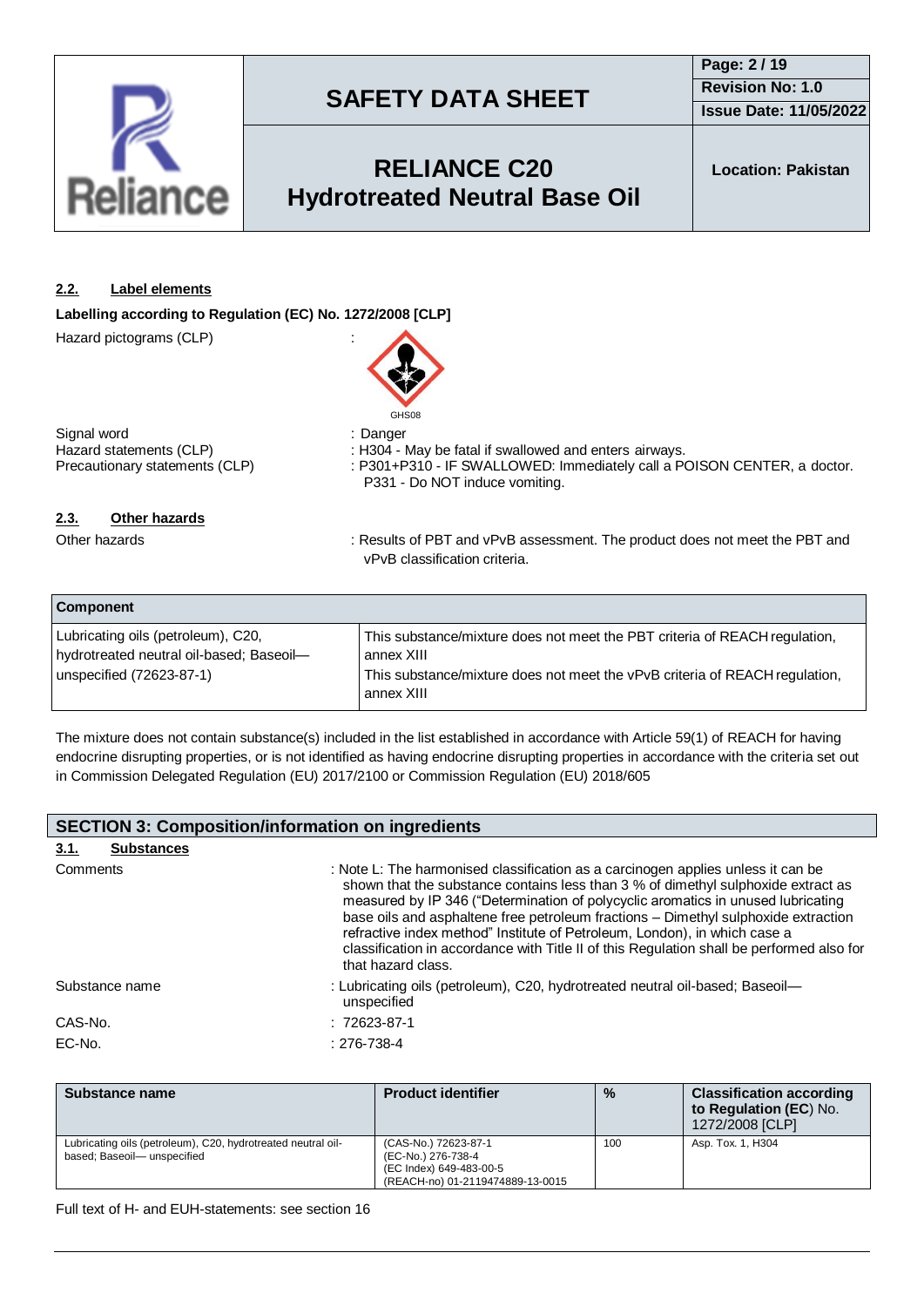

**Issue Date: 11/05/2022**

## **RELIANCE C20 Hydrotreated Neutral Base Oil**

**Location: Pakistan**

#### **3.2. Mixtures**

Not applicable

| <b>SECTION 4: First aid measures</b>                                |                                                                                                                                                                                                                                                                                                                                        |  |  |  |  |  |
|---------------------------------------------------------------------|----------------------------------------------------------------------------------------------------------------------------------------------------------------------------------------------------------------------------------------------------------------------------------------------------------------------------------------|--|--|--|--|--|
| <b>Description of first aid measures</b><br>4.1.                    |                                                                                                                                                                                                                                                                                                                                        |  |  |  |  |  |
| Additional advice                                                   | : First aider: Pay attention to self-protection!. Concerning personal protective<br>equipment to use, see section 8. Never give anything by mouth to an unconscious<br>person. In case of doubt or persistent symptoms, consult always a physician. Show<br>this safety data sheet to the doctor in attendance. Treat symptomatically. |  |  |  |  |  |
| Inhalation                                                          | : Remove casualty to fresh air and keep warm and at rest. In case of doubt or<br>persistent symptoms, consult always a physician.                                                                                                                                                                                                      |  |  |  |  |  |
| Skin contact                                                        | : Remove contaminated clothing and shoes. Gently wash with plenty of soap and<br>water. In case of doubt or persistent symptoms, consult always a physician.                                                                                                                                                                           |  |  |  |  |  |
| Eyes contact                                                        | : Rinse immediately carefully and thoroughly with eye-bath or water. Remove contact<br>lenses, if present and easy to do. Continue rinsing. In case of doubt or persistent<br>symptoms, consult always a physician.                                                                                                                    |  |  |  |  |  |
| Ingestion                                                           | : Rinse mouth thoroughly with water. Do NOT induce vomiting. Get immediate<br>medical advice/attention.                                                                                                                                                                                                                                |  |  |  |  |  |
| 4.2.<br>Most important symptoms and effects, both acute and delayed |                                                                                                                                                                                                                                                                                                                                        |  |  |  |  |  |
| Inhalation                                                          | : Inhalation is unlikely except at elevated temperature and/or pressure. The following<br>symptoms may occur: Irritating to the respiratory system, may cause throat pain and<br>cough.                                                                                                                                                |  |  |  |  |  |
| Skin contact                                                        | : The following symptoms may occur: Prolonged or repeated contact may cause skin<br>to become dry. Prolonged or repeated contact with the skin may cause dermatitis.                                                                                                                                                                   |  |  |  |  |  |
| Eyes contact                                                        | : The following symptoms may occur: May cause slight irritation.                                                                                                                                                                                                                                                                       |  |  |  |  |  |
| Ingestion                                                           | : May be fatal if swallowed and enters airways. The following symptoms may occur:<br>Pulmonary oedema. Nausea. Diarrhoea.                                                                                                                                                                                                              |  |  |  |  |  |

### **4.3. Indication of any immediate medical attention and special treatment needed**

No additional information available

| <b>SECTION 5: Firefighting measures</b>                       |                                                                                                                                                                                       |  |  |  |  |  |  |
|---------------------------------------------------------------|---------------------------------------------------------------------------------------------------------------------------------------------------------------------------------------|--|--|--|--|--|--|
| <b>Extinguishing media</b><br>5.1.                            |                                                                                                                                                                                       |  |  |  |  |  |  |
| Suitable extinguishing media                                  | : carbon dioxide (CO2), powder, alcohol-resistant foam, water spray.                                                                                                                  |  |  |  |  |  |  |
| Unsuitable extinguishing media                                | : Strong water jet.                                                                                                                                                                   |  |  |  |  |  |  |
| 5.2.<br>Special hazards arising from the substance or mixture |                                                                                                                                                                                       |  |  |  |  |  |  |
| Specific hazards                                              | : Not flammable. Heating will cause a rise in pressure with a risk of bursting.                                                                                                       |  |  |  |  |  |  |
| Hazardous decomposition products in<br>case of fire           | : Carbon oxides (CO, CO2). inorganic compounds. Organic compounds. Nitrogen<br>oxides (NOx).                                                                                          |  |  |  |  |  |  |
| <b>Advice for firefighters</b><br>5.3.                        |                                                                                                                                                                                       |  |  |  |  |  |  |
| Firefighting instructions                                     | : Evacuate area. Use water spray or fog for cooling exposed containers. Contain the<br>extinguishing fluids by bunding. Prevent fire fighting water from entering the<br>environment. |  |  |  |  |  |  |
| Protection during firefighting                                | : Do not attempt to take action without suitable protective equipment. Self-contained<br>breathing apparatus.                                                                         |  |  |  |  |  |  |
| Other information                                             | : Do not allow run-off from fire-fighting to enter drains or water courses. Dispose of<br>waste in accordance with environmental legislation.                                         |  |  |  |  |  |  |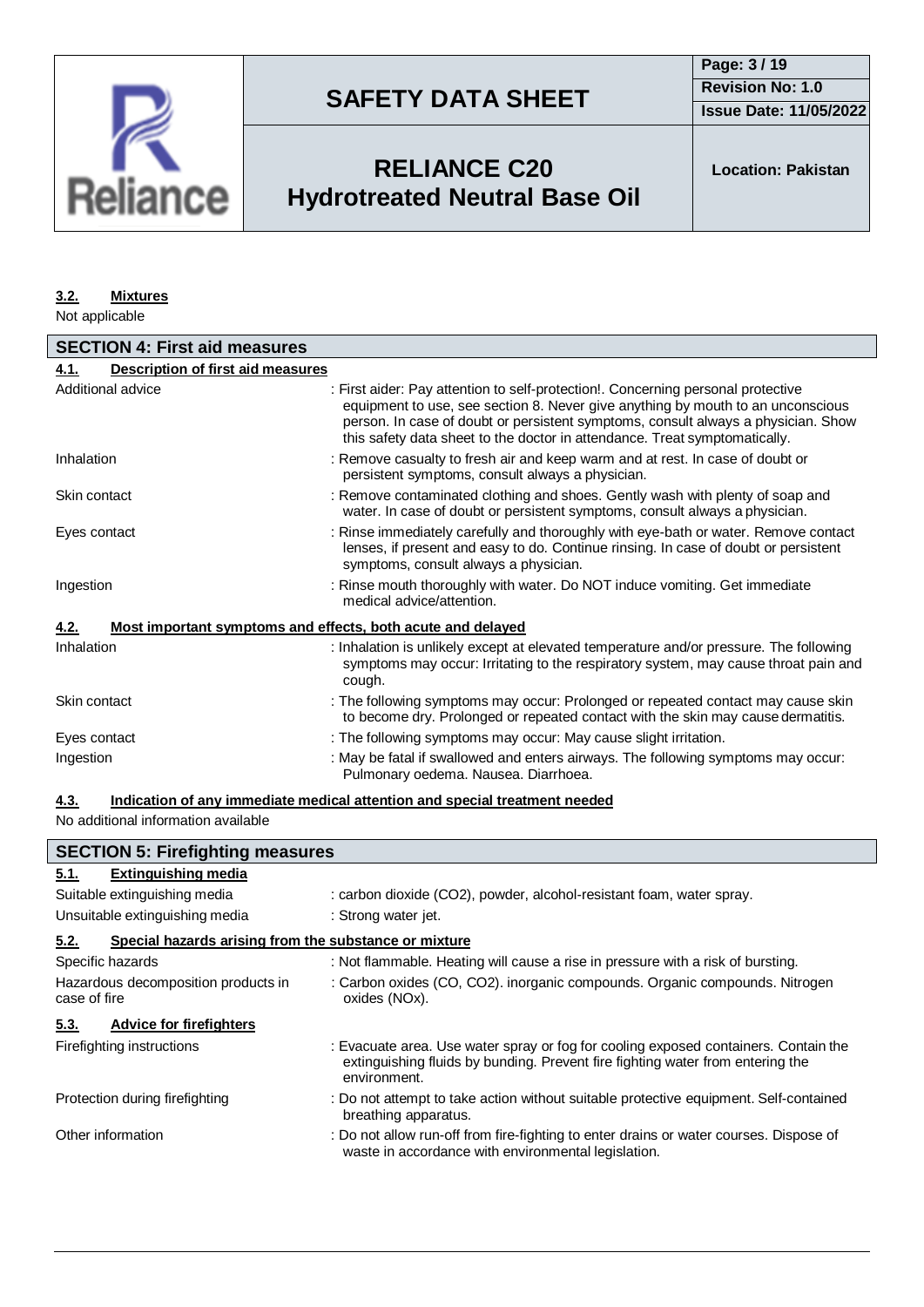

**Issue Date: 11/05/2022**

## **RELIANCE C20 Hydrotreated Neutral Base Oil**

**Location: Pakistan**

|                                                                                                                                 | <b>SECTION 6: Accidental release measures</b>                       |                                                                                                                                                                                                                                                                                                                                                                                                                                                                             |  |  |  |  |  |
|---------------------------------------------------------------------------------------------------------------------------------|---------------------------------------------------------------------|-----------------------------------------------------------------------------------------------------------------------------------------------------------------------------------------------------------------------------------------------------------------------------------------------------------------------------------------------------------------------------------------------------------------------------------------------------------------------------|--|--|--|--|--|
| 6.1.                                                                                                                            | Personal precautions, protective equipment and emergency procedures |                                                                                                                                                                                                                                                                                                                                                                                                                                                                             |  |  |  |  |  |
| 6.1.1.                                                                                                                          | For non-emergency personnel                                         |                                                                                                                                                                                                                                                                                                                                                                                                                                                                             |  |  |  |  |  |
| For non-emergency personnel                                                                                                     |                                                                     | : Evacuate unnecessary personnel. Keep upwind. Provide adequate ventilation. Wear<br>recommended personal protective equipment. Concerning personal protective<br>equipment to use, see section 8. Do not breathe vapours. Avoid contact with skin,<br>eyes and clothing.                                                                                                                                                                                                   |  |  |  |  |  |
| 6.1.2.                                                                                                                          | For emergency responders                                            |                                                                                                                                                                                                                                                                                                                                                                                                                                                                             |  |  |  |  |  |
| For emergency responders                                                                                                        |                                                                     | : Ensure procedures and training for emergency decontamination and disposal are in<br>place. Concerning personal protective equipment to use, see section 8.                                                                                                                                                                                                                                                                                                                |  |  |  |  |  |
| 6.2.                                                                                                                            | <b>Environmental precautions</b>                                    |                                                                                                                                                                                                                                                                                                                                                                                                                                                                             |  |  |  |  |  |
|                                                                                                                                 |                                                                     | Do not allow to enter into surface water or drains. Notify authorities if product enters sewers or public waters.                                                                                                                                                                                                                                                                                                                                                           |  |  |  |  |  |
| 6.3.                                                                                                                            | Methods and material for containment and cleaning up                |                                                                                                                                                                                                                                                                                                                                                                                                                                                                             |  |  |  |  |  |
|                                                                                                                                 | Methods for cleaning up                                             | : Stop leak if safe to do so. Dam up the liquid spill. Small quantities of liquid spill: take<br>up in non-combustible absorbent material and shovel into container for disposal.<br>Recover large spills by pumping (use an explosion proof or hand pump). Place in a<br>suitable container for disposal in accordance with the waste regulations (see Section<br>13). This material and its container must be disposed of in a safe way, and as per<br>local legislation. |  |  |  |  |  |
| 6.4.                                                                                                                            | Reference to other sections                                         |                                                                                                                                                                                                                                                                                                                                                                                                                                                                             |  |  |  |  |  |
| Concerning personal protective equipment to use, see section 8. Concerning disposal elimination after cleaning, see section 13. |                                                                     |                                                                                                                                                                                                                                                                                                                                                                                                                                                                             |  |  |  |  |  |
|                                                                                                                                 | <b>SECTION 7: Handling and storage</b>                              |                                                                                                                                                                                                                                                                                                                                                                                                                                                                             |  |  |  |  |  |

| <b>SECTION 7: Handling and storage</b>                               |                                                                                                                                                                                                                                                                                                                                                                                                                                                                                           |  |  |  |  |  |
|----------------------------------------------------------------------|-------------------------------------------------------------------------------------------------------------------------------------------------------------------------------------------------------------------------------------------------------------------------------------------------------------------------------------------------------------------------------------------------------------------------------------------------------------------------------------------|--|--|--|--|--|
| Precautions for safe handling<br>7.1.                                |                                                                                                                                                                                                                                                                                                                                                                                                                                                                                           |  |  |  |  |  |
| Precautions for safe handling                                        | : Provide adequate ventilation. Use personal protective equipment as required.<br>Concerning personal protective equipment to use, see section 8. Do not breathe<br>vapours. Avoid contact with skin, eyes and clothing. Take any precaution to avoid<br>mixing with Incompatible materials, Refer to Section 10 on Incompatible Materials.<br>Ensure proper process control to avoid excess waste discharge (temperature,<br>concentration, pH, time). Avoid release to the environment. |  |  |  |  |  |
| Hygiene measures                                                     | : Keep good industrial hygiene. Wash hands and other exposed areas with mild soap<br>and water before eating, drinking or smoking and when leaving work. Do not eat,<br>drink or smoke when using this product. Keep away from food, drink and animal<br>feedingstuffs. Remove contaminated clothes. Separate working clothes from town<br>clothes. Launder separately. Wash contaminated clothing before reuse.                                                                          |  |  |  |  |  |
| Conditions for safe storage, including any incompatibilities<br>7.2. |                                                                                                                                                                                                                                                                                                                                                                                                                                                                                           |  |  |  |  |  |
| Storage conditions                                                   | : Store in a dry, cool and well-ventilated place. Keep away from heat. Do not store<br>near or with any of the incompatible materials listed in section 10. Bund storage<br>facilities to prevent soil and water pollution in the event of spillage.                                                                                                                                                                                                                                      |  |  |  |  |  |
| Packaging materials                                                  | : Keep only in the original container.                                                                                                                                                                                                                                                                                                                                                                                                                                                    |  |  |  |  |  |
| Specific end use(s)<br>7.3.<br>No data available.                    |                                                                                                                                                                                                                                                                                                                                                                                                                                                                                           |  |  |  |  |  |
| CECTION 0. Evangung sentrele/nevennel protection                     |                                                                                                                                                                                                                                                                                                                                                                                                                                                                                           |  |  |  |  |  |

### **SECTION 8: Exposure controls/personal protection**

### **8.1. Control parameters**

| Lubricating oils (petroleum), C20, hydrotreated neutral oil-based; Baseoil— unspecified (72623-87-1) |                           |  |  |  |
|------------------------------------------------------------------------------------------------------|---------------------------|--|--|--|
| DNEL/DMEL (workers)                                                                                  |                           |  |  |  |
| Long-term - systemic effects, dermal                                                                 | 0,97 mg/kg bodyweight/day |  |  |  |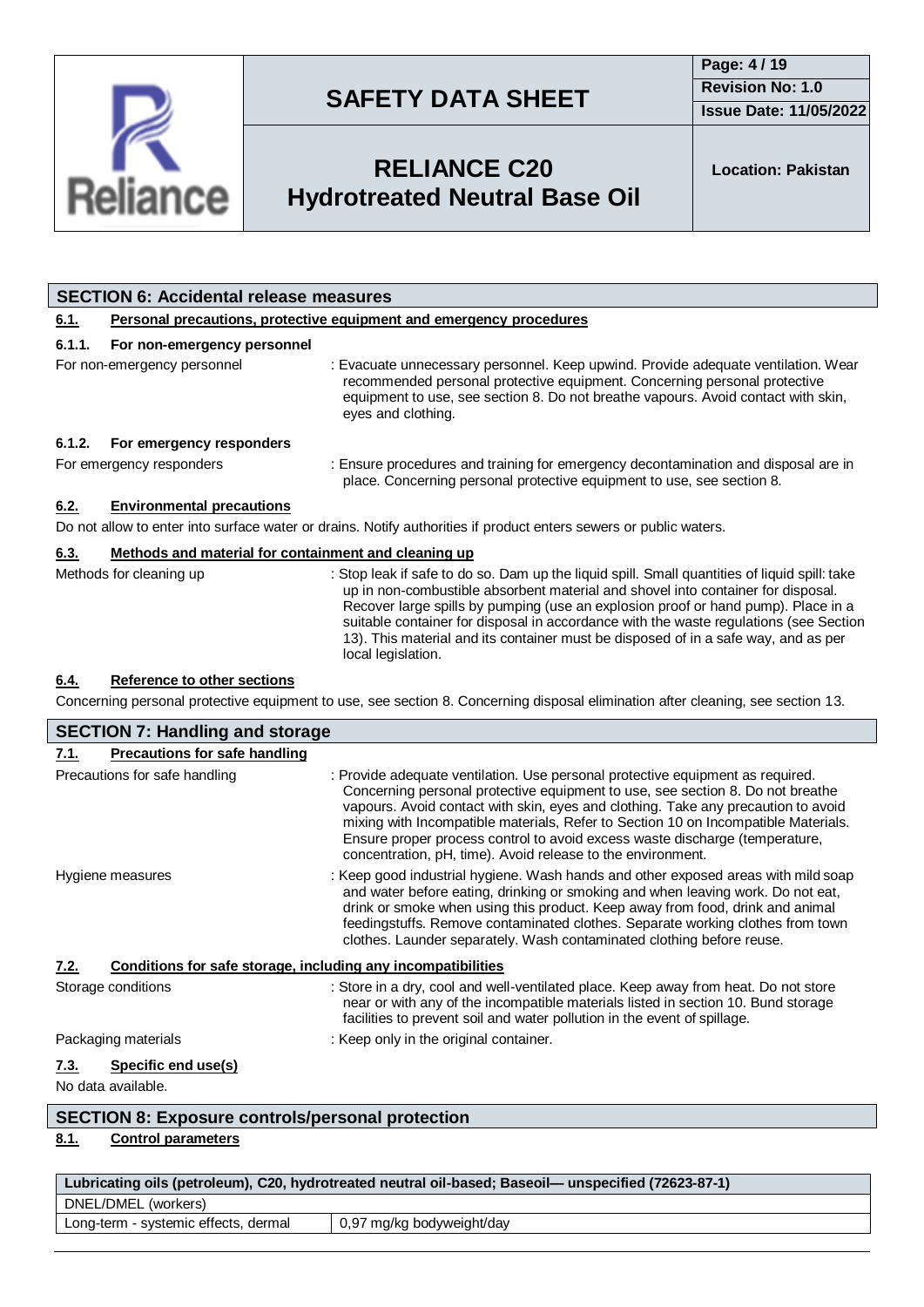

**Page: 5 / 19 Revision No: 1.0**

**Issue Date: 11/05/2022**



# **RELIANCE C20 Hydrotreated Neutral Base Oil**

**Location: Pakistan**

| Lubricating oils (petroleum), C20, hydrotreated neutral oil-based; Baseoil-unspecified (72623-87-1) |                                                                                                                                                                                                                                                                                                                                                                                                                                  |  |  |  |  |  |
|-----------------------------------------------------------------------------------------------------|----------------------------------------------------------------------------------------------------------------------------------------------------------------------------------------------------------------------------------------------------------------------------------------------------------------------------------------------------------------------------------------------------------------------------------|--|--|--|--|--|
| Long-term - systemic effects, inhalation                                                            | $2,73$ mg/m <sup>3</sup>                                                                                                                                                                                                                                                                                                                                                                                                         |  |  |  |  |  |
| Long-term - local effects, inhalation                                                               | 5,58 mg/m <sup>3</sup>                                                                                                                                                                                                                                                                                                                                                                                                           |  |  |  |  |  |
| PNEC (water)                                                                                        |                                                                                                                                                                                                                                                                                                                                                                                                                                  |  |  |  |  |  |
| PNEC aqua (freshwater)                                                                              | study technically not feasible                                                                                                                                                                                                                                                                                                                                                                                                   |  |  |  |  |  |
| PNEC aqua (marine water)                                                                            | study technically not feasible                                                                                                                                                                                                                                                                                                                                                                                                   |  |  |  |  |  |
| PNEC (sediment)                                                                                     |                                                                                                                                                                                                                                                                                                                                                                                                                                  |  |  |  |  |  |
| PNEC sediment (freshwater)                                                                          | study technically not feasible                                                                                                                                                                                                                                                                                                                                                                                                   |  |  |  |  |  |
| PNEC sediment (marine water)                                                                        | study technically not feasible                                                                                                                                                                                                                                                                                                                                                                                                   |  |  |  |  |  |
| PNEC (soil)                                                                                         |                                                                                                                                                                                                                                                                                                                                                                                                                                  |  |  |  |  |  |
| PNEC soil                                                                                           | study technically not feasible                                                                                                                                                                                                                                                                                                                                                                                                   |  |  |  |  |  |
| PNEC (STP)                                                                                          |                                                                                                                                                                                                                                                                                                                                                                                                                                  |  |  |  |  |  |
| PNEC sewage treatment plant                                                                         | study technically not feasible                                                                                                                                                                                                                                                                                                                                                                                                   |  |  |  |  |  |
| Additional information                                                                              | : Recommended monitoring procedures :. Personal air monitoring. Room air<br>monitoring                                                                                                                                                                                                                                                                                                                                           |  |  |  |  |  |
| 8.2.<br><b>Exposure controls</b>                                                                    |                                                                                                                                                                                                                                                                                                                                                                                                                                  |  |  |  |  |  |
| Engineering measure(s)                                                                              | : Provide adequate ventilation. Organisational measures to prevent /limit releases,<br>dispersion and exposure. See Section 7 for information on safe handling.                                                                                                                                                                                                                                                                  |  |  |  |  |  |
| Personal protective equipment                                                                       | : The type of protective equipment must be selected according to the concentration<br>and amount of the dangerous substance at the specific workplace.                                                                                                                                                                                                                                                                           |  |  |  |  |  |
| Hand protection                                                                                     | : Wear chemically resistant gloves (tested to EN374). Suitable material: Nitrile rubber.<br>Breakthrough time : 8h. Thickness : 0,7 mm. The quality of the protective gloves<br>resistant to chemicals must be chosen as a function of the specific working place<br>concentration and quantity of hazardous substances.                                                                                                         |  |  |  |  |  |
| Eye protection                                                                                      | : Not required for normal conditions of use. If there is a risk of liquid being splashed :<br>Safety glasses with side shields (EN166)                                                                                                                                                                                                                                                                                           |  |  |  |  |  |
| Body protection                                                                                     | : Wear suitable protective clothing. Wear suitable coveralls to prevent exposure to the<br>skin                                                                                                                                                                                                                                                                                                                                  |  |  |  |  |  |
| Respiratory protection                                                                              | : In case of insufficient ventilation, wear suitable respiratory equipment. Half-face<br>mask (DIN EN 140). full face mask (DIN EN 136). Filter type: A (EN141). The filter<br>class must be suitable for the maximum contaminant concentration<br>(gas/vapour/aerosol/particulates) that may arise when handling the product. If the<br>concentration is exceeded, self-contained breathing apparatus must be used. (EN<br>137) |  |  |  |  |  |
| Thermal hazard protection                                                                           | : Not required for normal conditions of use. Use dedicated equipment.                                                                                                                                                                                                                                                                                                                                                            |  |  |  |  |  |
| Environmental exposure controls                                                                     | : Avoid release to the environment. Comply with applicable Community environmental<br>protection legislation.                                                                                                                                                                                                                                                                                                                    |  |  |  |  |  |

| <b>SECTION 9: Physical and chemical properties</b> |  |  |  |  |  |
|----------------------------------------------------|--|--|--|--|--|
| .                                                  |  |  |  |  |  |

| Information on basic physical and chemical properties<br>9.1. |  |  |  |
|---------------------------------------------------------------|--|--|--|
| : Liguid                                                      |  |  |  |
| : Liquid. clear.                                              |  |  |  |
| : Colorless.                                                  |  |  |  |
| : Oily.                                                       |  |  |  |
| : No data available                                           |  |  |  |
| : No data available                                           |  |  |  |
| : No data available                                           |  |  |  |
| : $-60 - 0$ °C (EN ISO 3016)                                  |  |  |  |
|                                                               |  |  |  |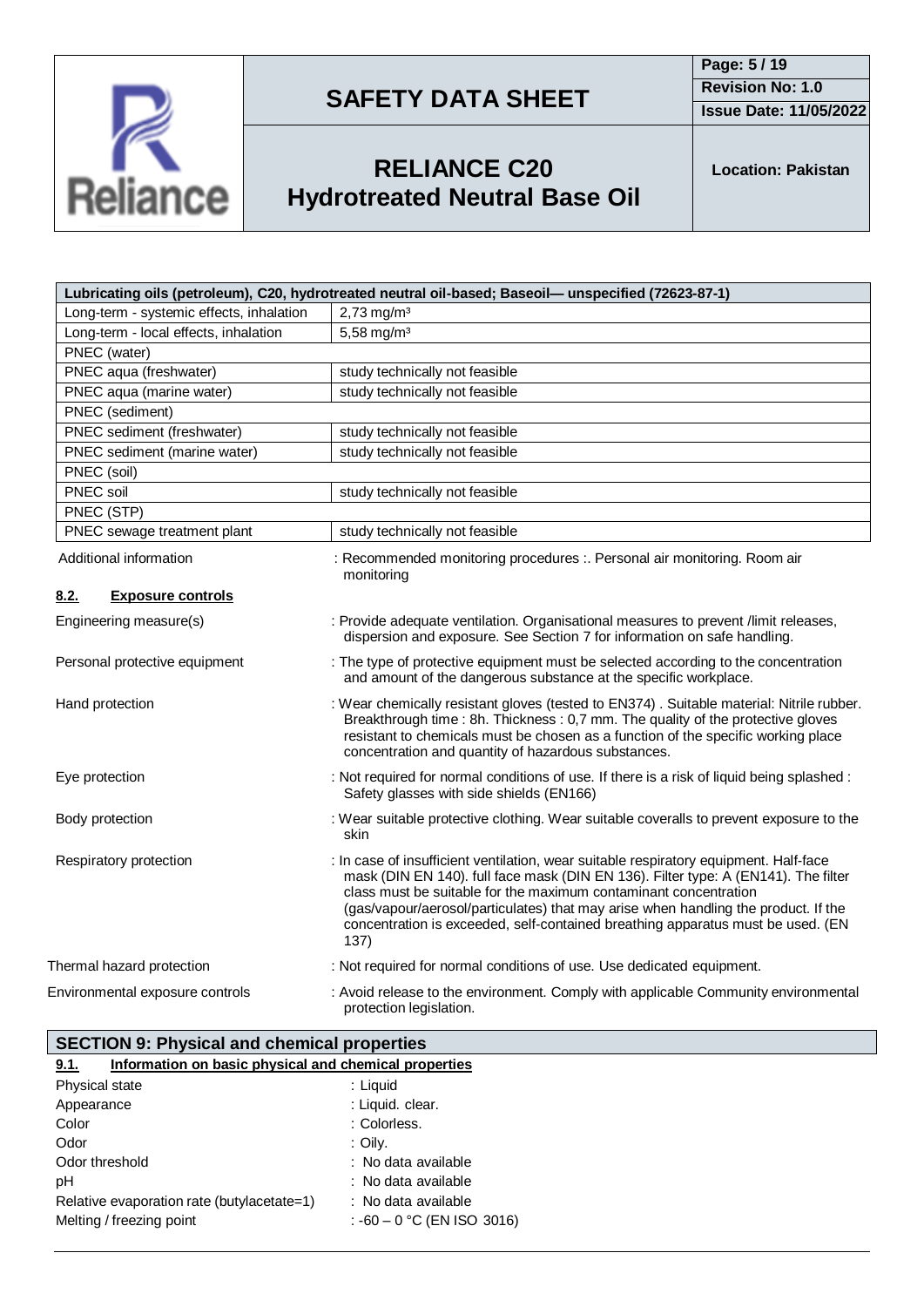

### **RELIANCE C20 Hydrotreated Neutral Base Oil**

**Page: 6 / 19 Revision No: 1.0 Issue Date: 11/05/2022**

**Location: Pakistan**

| Freezing point                          | : No data available                                                                                                                                                                       |
|-----------------------------------------|-------------------------------------------------------------------------------------------------------------------------------------------------------------------------------------------|
| Initial boiling point and boiling range | : $200 - 800$ °C (EN 15199)                                                                                                                                                               |
| Flash point                             | : 170 °C (EN ISO 2719, D93)                                                                                                                                                               |
| Pour Point                              | : -27 $^{\circ}$ C                                                                                                                                                                        |
| Sulfur                                  | : $<$ 3 mg/kg                                                                                                                                                                             |
| Aromatic Content                        | $: < 0.2$ mass%                                                                                                                                                                           |
| Saturates                               | $: 99.8 \text{ mass}$ %                                                                                                                                                                   |
| Vapor pressure                          | : < 0,1 hPa (20 $^{\circ}$ C)                                                                                                                                                             |
| Evaporation Loss Noack Method           | : Nil % $M/M$                                                                                                                                                                             |
| Apparent Viscosity by CSS               | : Nil mPas                                                                                                                                                                                |
| Density                                 | : 0.823 g/ml $(15^{\circ}C)$                                                                                                                                                              |
| Solubility                              | : Water: UVCB: Not applicable                                                                                                                                                             |
| Partition coefficient n-octanol/water   | : No data available                                                                                                                                                                       |
| Kinematic viscosity                     | : 7.5 mm <sup>2</sup> /s (40 $^{\circ}$ C)                                                                                                                                                |
| Kinematic viscosity                     | : 2.3 mm <sup>2</sup> /s (100 $^{\circ}$ C)                                                                                                                                               |
| Dynamic viscosity                       | : No data available                                                                                                                                                                       |
| Viscosity Index                         | : 115                                                                                                                                                                                     |
| <b>Explosive properties</b>             | : Not applicable. The study does not need to be conducted because there are no<br>chemical groups associated with explosive properties present in the molecule.                           |
| Oxidising properties                    | : Not applicable. The classification procedure needs not to be applied because<br>there are no chemical groups present in the molecule which are associated with<br>oxidising properties. |
| Explosive limits                        | : No data available                                                                                                                                                                       |
| Particle size                           | : Not applicable                                                                                                                                                                          |
| Particle size distribution              | Not applicable                                                                                                                                                                            |
| Particle shape                          | : Not applicable                                                                                                                                                                          |
| Particle aspect ratio                   | Not applicable                                                                                                                                                                            |
| Particle aggregation state              | : Not applicable                                                                                                                                                                          |
| Particle agglomeration state            | : Not applicable                                                                                                                                                                          |
| Particle specific surface area          | : Not applicable                                                                                                                                                                          |
| Particle dustiness                      | : Not applicable                                                                                                                                                                          |

### **9.2. Other information**

### **9.2.1. Information with regard to physical hazard classes**

No additional information available

### **9.2.2. Other safety characteristics**

No additional information available

### **SECTION 10: Stability and reactivity**

### **10.1. Reactivity**

None under normal conditions. Reference to other sections: 10.4 & 10.5.

### **10.2. Chemical stability**

Stable under normal conditions.

### **10.3. Possibility of hazardous reactions**

No dangerous reactions known under normal conditions of use.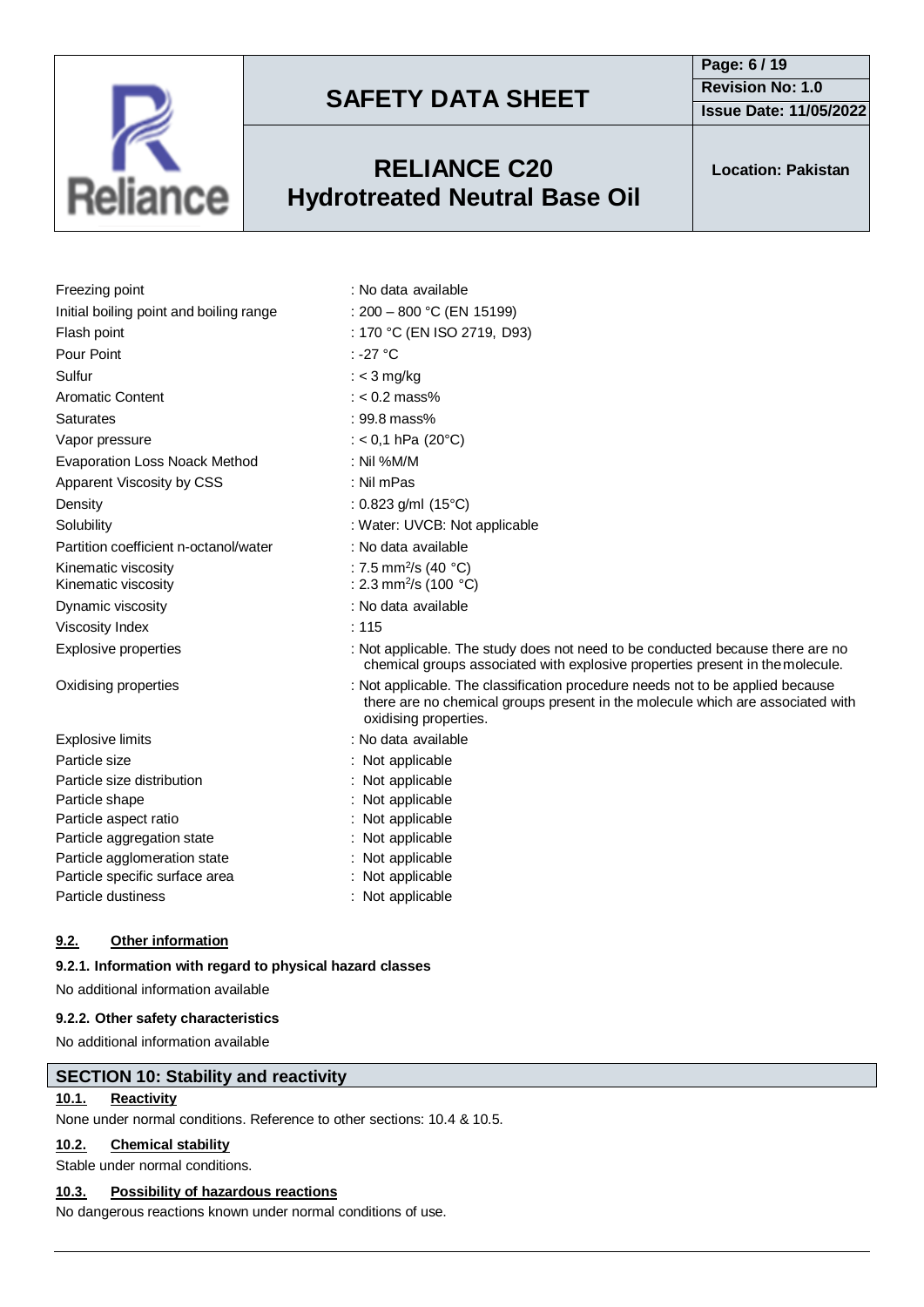

**Issue Date: 11/05/2022**

## **RELIANCE C20 Hydrotreated Neutral Base Oil**

**Location: Pakistan**

#### **10.4. Conditions to avoid**

Keep away from heat. See Section 7 for information on safe handling.

#### **10.5. Incompatible materials**

Strong acids. Strong oxidizing agents. See Section 7 for information on safe handling.

#### **10.6. Hazardous decomposition products**

Reference to other sections 5.2.

#### **SECTION 11: Toxicological information**

### **11.1. Information on hazard classes as defined in Regulation (EC) No 1272/2008**

Acute toxicity **interest in the classified (Based on available data, the classification criteria are not met)** 

| Lubricating oils (petroleum), C20, hydrotreated neutral oil-based; Baseoil— unspecified (72623-87-1) |                                                                                     |  |  |
|------------------------------------------------------------------------------------------------------|-------------------------------------------------------------------------------------|--|--|
| LD50/oral/rat                                                                                        | > 5000 mg/kg (OECD 401)                                                             |  |  |
| LD50/dermal/rabbit                                                                                   | > 2000 mg/kg (OECD 402)                                                             |  |  |
| LC50/inhalation/4h/rat                                                                               | $>$ 5000 mg/m <sup>3</sup> (OECD 403)                                               |  |  |
| LC50 Inhalation - Rat (Dust/Mist)                                                                    | $2,18$ mg/l/4h                                                                      |  |  |
| Skin corrosion/irritation                                                                            | : Not classified (Based on available data, the classification criteria are not met) |  |  |
|                                                                                                      | pH: No data available                                                               |  |  |
| Serious eye damage/irritation                                                                        | : Not classified (Based on available data, the classification criteria are not met) |  |  |
|                                                                                                      | pH: No data available                                                               |  |  |
| Respiratory or skin sensitisation                                                                    | : Not classified (Based on available data, the classification criteria are not met) |  |  |
| Germ cell mutagenicity                                                                               | : Not classified (Based on available data, the classification criteria are not met) |  |  |
| Carcinogenicity                                                                                      | : Not classified (Based on available data, the classification criteria are not met) |  |  |
| Reproductive toxicity                                                                                | : Not classified (Based on available data, the classification criteria are not met) |  |  |
| STOT-single exposure                                                                                 | : Not classified (Based on available data, the classification criteria are not met) |  |  |
| STOT-repeated exposure                                                                               | : Not classified (Based on available data, the classification criteria are not met) |  |  |
| Lubricating oils (petroleum), C20, hydrotreated neutral oil-based; Baseoil— unspecified (72623-87-1) |                                                                                     |  |  |
| LOAEL (oral, rat, 90 days)                                                                           | 125 mg/kg bodyweight/day                                                            |  |  |
| Aspiration hazard                                                                                    | : May be fatal if swallowed and enters airways.                                     |  |  |
| Lubricating oils (petroleum), C20, hydrotreated neutral oil-based; Baseoil- unspecified (72623-87-1) |                                                                                     |  |  |

Kinematic viscosity  $\vert$  < 20,5 mm<sup>2</sup>/s (40 °C) Other information : Symptoms related to the physical, chemical and toxicological characteristics. For further information see section 4.

#### **11.2. Information on other hazards**

| 11.2.1. Endocrine disrupting properties                             |                                                                                                         |
|---------------------------------------------------------------------|---------------------------------------------------------------------------------------------------------|
| Adverse health effects caused by endocrine<br>disrupting properties | : Not applicable                                                                                        |
| 11.2.2 Other information                                            |                                                                                                         |
| Other information                                                   | : Symptoms related to the physical, chemical and toxicological cha<br>further information see section A |

inacteristics,For further information see section

### **SECTION 12: Ecological information**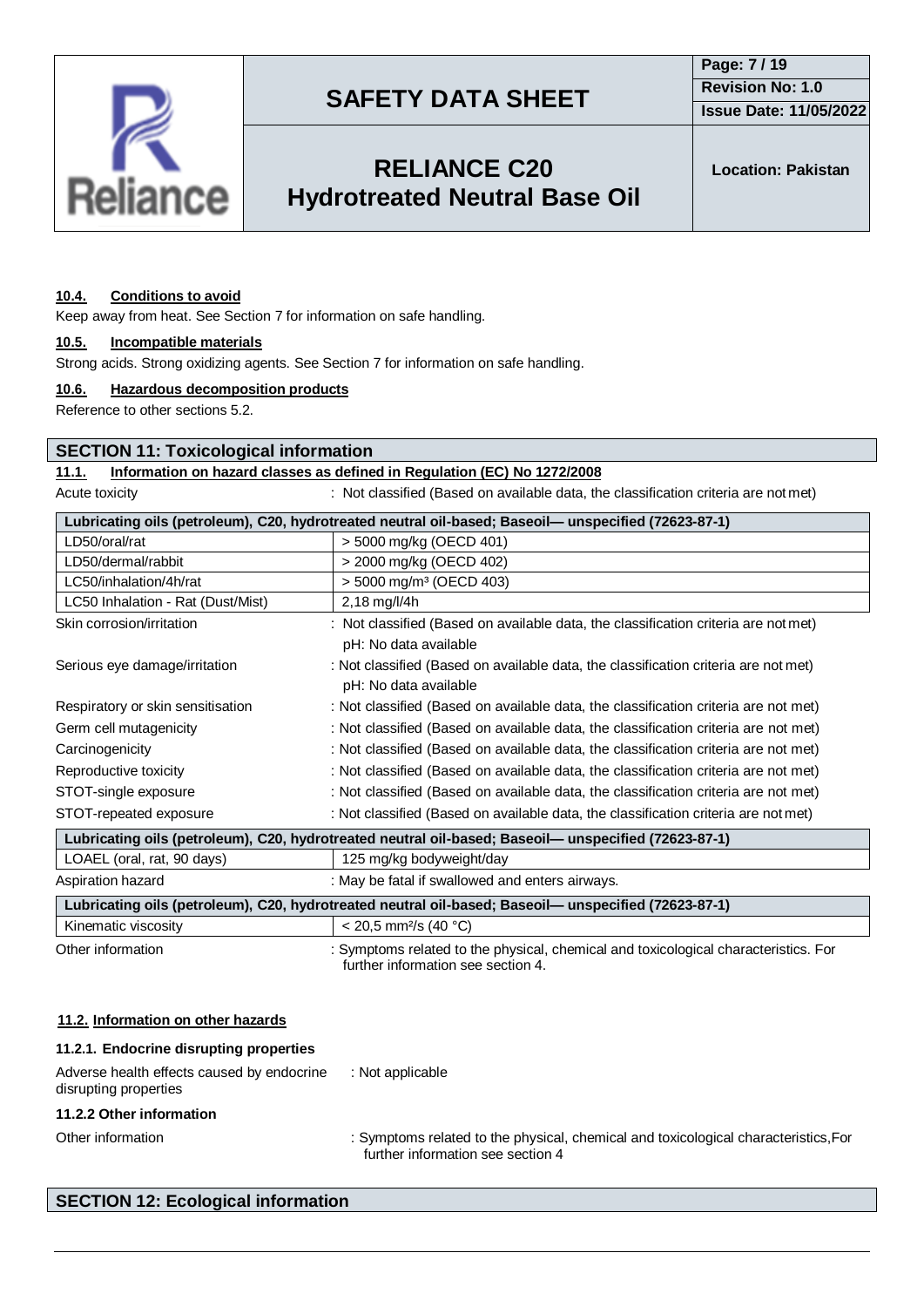

## **RELIANCE C20 Hydrotreated Neutral Base Oil**

### **12.1. Toxicity**

Environmental properties : According to the criteria of the European classification and labelling system, the substance/the product has not to be labelled as "dangerous for the environment". : Not classified

Hazardous to the aquatic environment, shortterm (acute) Hazardous to the aquatic environment, longterm (chronic) : Not classified

| Lubricating oils (petroleum), C20, hydrotreated neutral oil-based; Baseoil— unspecified (72623-87-1) |                                                                  |  |  |
|------------------------------------------------------------------------------------------------------|------------------------------------------------------------------|--|--|
| LC50 - Fish [1]                                                                                      | > 5000 mg/l (Exposure time: 96 h - Species: Oncorhynchus mykiss) |  |  |
| EC50 - Crustacea [1]                                                                                 | > 1000 mg/l (Exposure time: 48 h - Species: Daphnia magna)       |  |  |

### **12.2. Persistence and degradability**

| Lubricating oils (petroleum), C20, hydrotreated neutral oil-based; Baseoil— unspecified (72623-87-1) |                                        |  |  |
|------------------------------------------------------------------------------------------------------|----------------------------------------|--|--|
| Persistence and degradability                                                                        | Not readily biodegradable (OECD 301B). |  |  |
| Biodegradation                                                                                       | $ 31 \% (28 \text{ days}) $            |  |  |

### **12.3. Bioaccumulative potential**

| Lubricating oils (petroleum), C20, hydrotreated neutral oil-based; Baseoil— unspecified (72623-87-1) |                      |  |  |
|------------------------------------------------------------------------------------------------------|----------------------|--|--|
| Partition coefficient n-octanol/water                                                                | UVCB: Not applicable |  |  |
| Bioaccumulative potential                                                                            | Low potential.       |  |  |

#### **12.4. Mobility in soil**

| Lubricating oils (petroleum), C20, hydrotreated neutral oil-based; Baseoil— unspecified (72623-87-1) |                   |  |
|------------------------------------------------------------------------------------------------------|-------------------|--|
| Mobility in soil                                                                                     | No data available |  |

#### **12.5. Results of PBT and vPvB assessment**

| <b>Component</b>                                                                                           |                                                                                                                                                                                       |
|------------------------------------------------------------------------------------------------------------|---------------------------------------------------------------------------------------------------------------------------------------------------------------------------------------|
| Lubricating oils (petroleum), C20,<br>hydrotreated neutral oil-based; Baseoil-<br>unspecified (72623-87-1) | This substance/mixture does not meet the PBT criteria of REACH regulation,<br>annex XIII<br>This substance/mixture does not meet the vPvB criteria of REACH regulation,<br>annex XIII |

#### **12.6. Endocrine disrupting properties**

| Adverse effects on the environment caused | : Not applicable |
|-------------------------------------------|------------------|
| by endocrine disrupting properties        |                  |

### **12.7. Other adverse effects**

Other adverse effects in the set of the set of the set of the contract of the contract of the contract of the contract of the contract of the contract of the contract of the contract of the contract of the contract of the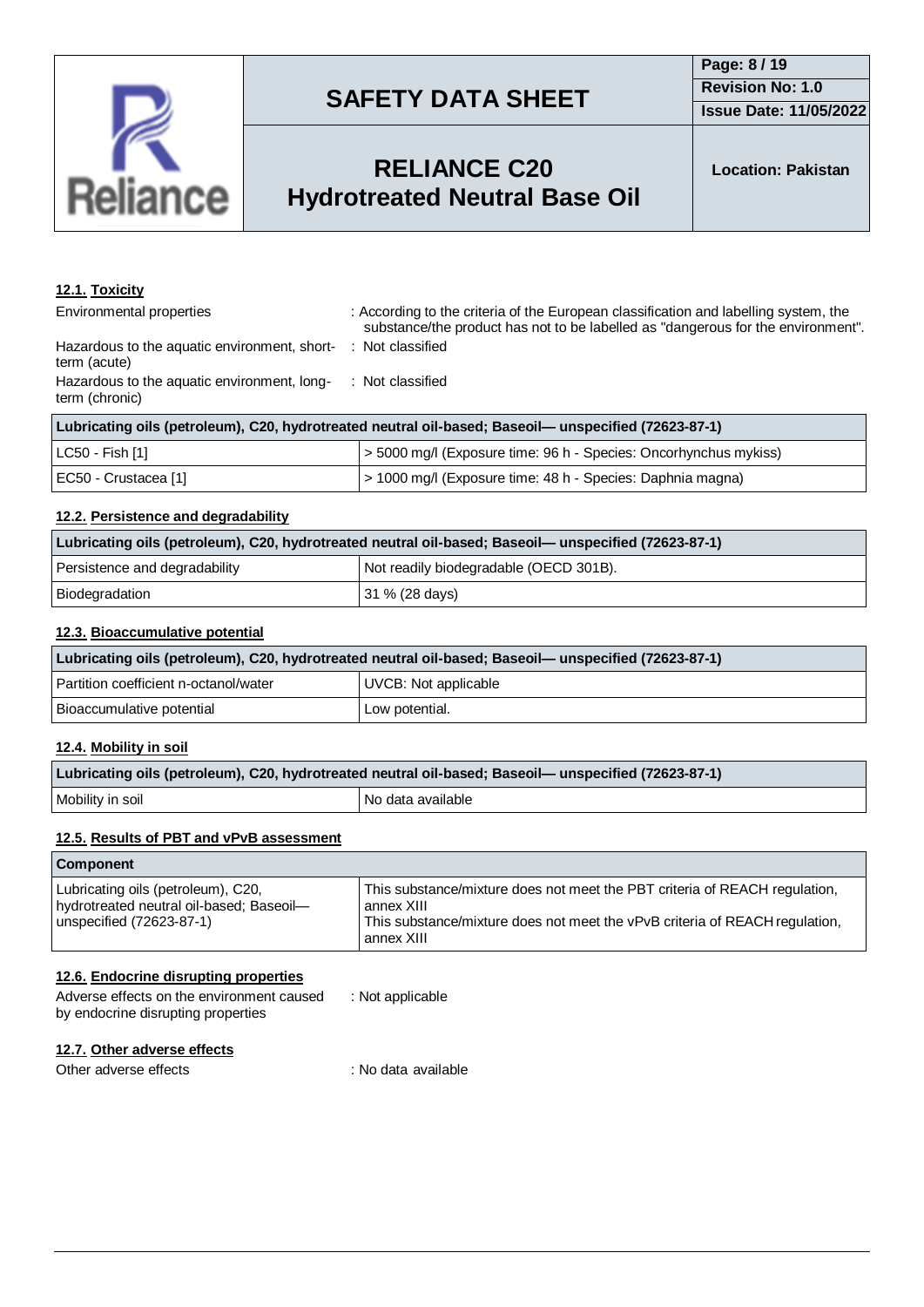

**Page: 9 / 19 Revision No: 1.0 Issue Date: 11/05/2022**



## **RELIANCE C20 Hydrotreated Neutral Base Oil**

**Location: Pakistan**

| <b>SECTION 13: Disposal considerations</b>                        |                                                                                                                                                                                                                                                                                                                                                                                                                                                                                                                                |  |  |
|-------------------------------------------------------------------|--------------------------------------------------------------------------------------------------------------------------------------------------------------------------------------------------------------------------------------------------------------------------------------------------------------------------------------------------------------------------------------------------------------------------------------------------------------------------------------------------------------------------------|--|--|
| Waste treatment methods<br>13.1.                                  |                                                                                                                                                                                                                                                                                                                                                                                                                                                                                                                                |  |  |
| Product/Packaging disposal<br>recommendations                     | : Avoid release to the environment. Dispose of empty containers and wastes safely.<br>See Section 7 for information on safe handling. Refer to manufacturer/supplier for<br>information on recovery/recycling. Recycling is preferred to disposal or incineration.<br>If recycling is not possible, eliminate in accordance with local valid waste disposal<br>regulations. Handle contaminated packages in the same way as the substance itself.<br>Dispose of contaminated materials in accordance with current regulations. |  |  |
| European waste catalogue (2001/573/EC,<br>75/442/EEC, 91/689/EEC) | : This material and its container must be disposed of as hazardous waste<br>Waste codes should be assigned by the user, preferably in discussion with the waste<br>disposal authorities<br>The following Waste Codes are only suggestions: :<br>160113 - brake fluids<br>150110 - packaging containing residues of or contaminated by dangerous<br>substances                                                                                                                                                                  |  |  |

### **SECTION 14: Transport information**

| In accordance with ADR / RID / IMDG / IATA / ADN |                |                |                |                |
|--------------------------------------------------|----------------|----------------|----------------|----------------|
| <b>ADR</b>                                       | <b>IMDG</b>    | <b>IATA</b>    | <b>ADN</b>     | <b>RID</b>     |
| 14.1.<br>UN number                               |                |                |                |                |
| Not applicable                                   | Not applicable | Not applicable | Not applicable | Not applicable |
| 14.2.<br>UN proper shipping name                 |                |                |                |                |
| Not applicable                                   | Not applicable | Not applicable | Not applicable | Not applicable |
| Not applicable                                   | Not applicable | Not applicable | Not applicable | Not applicable |
|                                                  |                |                |                |                |
| Transport hazard class(es)<br>14.3.              |                |                |                |                |
| Not applicable                                   | Not applicable | Not applicable | Not applicable | Not applicable |
| Not applicable                                   | Not applicable | Not applicable | Not applicable | Not applicable |
| 14.4.<br>Packing group                           |                |                |                |                |
| Not applicable                                   | Not applicable | Not applicable | Not applicable | Not applicable |
| 14.5.<br><b>Environmental hazards</b>            |                |                |                |                |
| Not applicable                                   | Not applicable | Not applicable | Not applicable | Not applicable |
| No supplementary information available           |                |                |                |                |

### **14.6. Special precautions for user**

Special precautions for user : No data available

#### **- Overland transport**

Not applicable

#### **- Transport by sea**

Not applicable

#### **- Air transport**

Not applicable

### **- Inland waterway transport**

Not applicable

### **- Rail transport**

Not applicable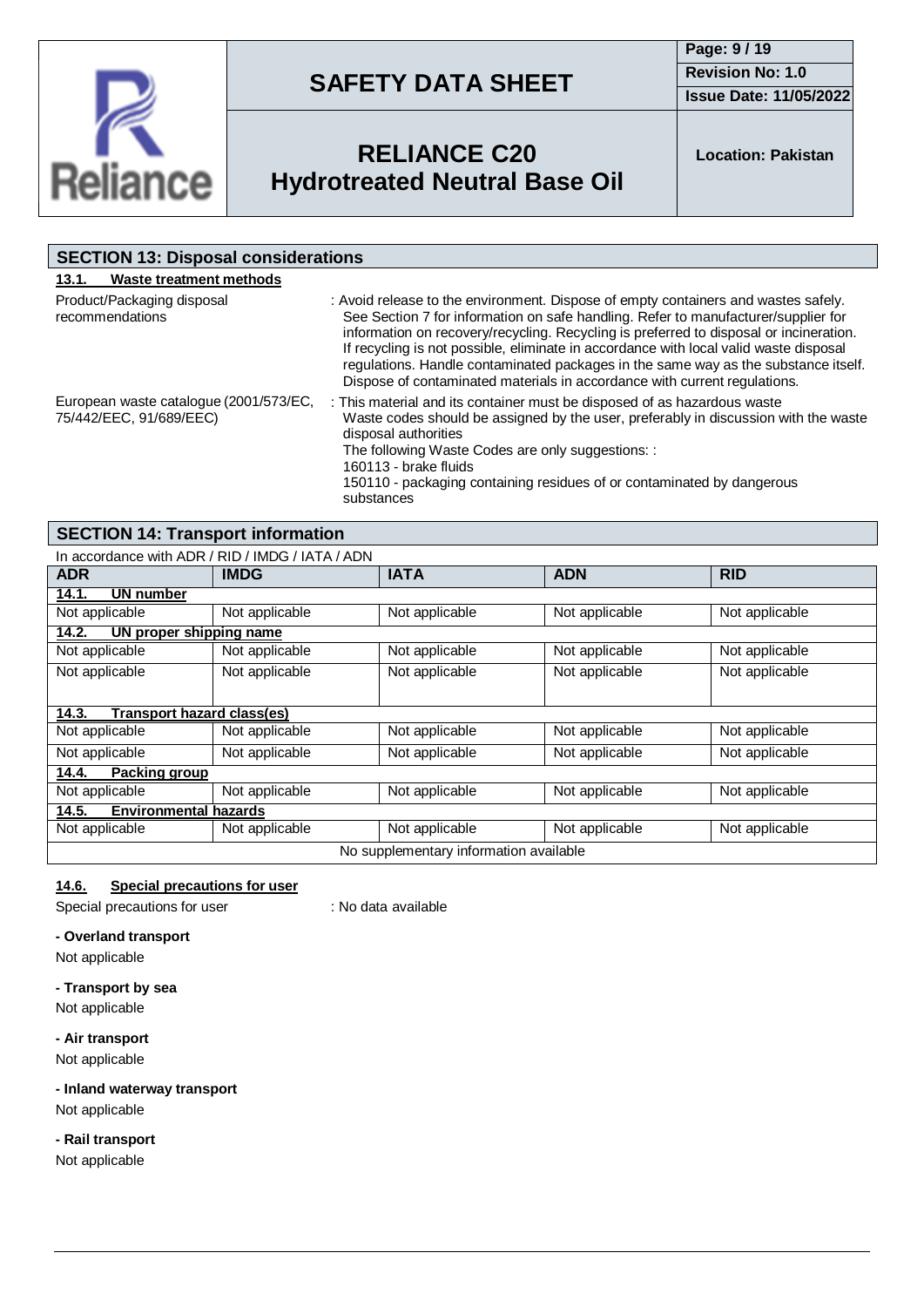

### **Page: 10 / 19 Revision No: 1.0 Issue Date: 11/05/2022**

## **RELIANCE C20 Hydrotreated Neutral Base Oil**

**Location: Pakistan**

### **14.7. Maritime transport in bulk according to IMO instruments**

Code: IBC : No data available.

### **SECTION 15: Regulatory information**

#### **15.1. Safety, health and environmental regulations/legislation specific for the substance or mixture**

#### **15.1.1. EU-Regulations**

#### No REACH Annex XVII restrictions

Lubricating oils (petroleum), C20, hydrotreated neutral oil-based; Baseoil— unspecified is not on the REACH Candidate List Lubricating oils (petroleum), C20, hydrotreated neutral oil-based; Baseoil— unspecified is not on the REACH Annex XIV List

#### **15.1.2. National regulations**

#### **France**

| <b>No ICPE</b>                                          | Installations classées<br>Désignation de la rubrique |                                                                                                        | Code Régime Rayon |    |  |  |
|---------------------------------------------------------|------------------------------------------------------|--------------------------------------------------------------------------------------------------------|-------------------|----|--|--|
| na                                                      | Not Applicable                                       |                                                                                                        | na                | na |  |  |
| Germany                                                 |                                                      |                                                                                                        |                   |    |  |  |
| Regulatory reference                                    |                                                      | : WGK 1, Slightly hazardous to water                                                                   |                   |    |  |  |
| German storage class (LGK)                              |                                                      | : LGK 12 - Non-combustible liquids                                                                     |                   |    |  |  |
| <b>Employment restrictions</b>                          |                                                      | : No employment prohibitions or restrictions according to MuSchG based on<br>substance classification. |                   |    |  |  |
| Hazardous Incident Ordinance (12.<br>BImSchV)           |                                                      | : Is not subject of the 12. BlmSchV (Hazardous Incident Ordinance)                                     |                   |    |  |  |
| <b>Netherlands</b>                                      |                                                      |                                                                                                        |                   |    |  |  |
| Waterbezwaarlijkheid                                    |                                                      | : B (4) - Weinig schadelijk voor in het water levende organismen                                       |                   |    |  |  |
|                                                         | SZW-lijst van kankerverwekkende stoffen              | : The substance is not listed                                                                          |                   |    |  |  |
|                                                         | SZW-lijst van mutagene stoffen                       | : The substance is not listed                                                                          |                   |    |  |  |
| SZW-lijst van reprotoxische stoffen -<br>Borstvoeding   |                                                      | : The substance is not listed                                                                          |                   |    |  |  |
| SZW-lijst van reprotoxische stoffen -<br>Vruchtbaarheid |                                                      | : The substance is not listed                                                                          |                   |    |  |  |
| SZW-lijst van reprotoxische stoffen -<br>Ontwikkeling   |                                                      | : The substance is not listed                                                                          |                   |    |  |  |
| <b>Denmark</b>                                          |                                                      |                                                                                                        |                   |    |  |  |
| <b>Classification remarks</b>                           |                                                      | : NA                                                                                                   |                   |    |  |  |

### **15.2. Chemical safety assessment**

#### **SECTION 16: Other information**

Indication of changes: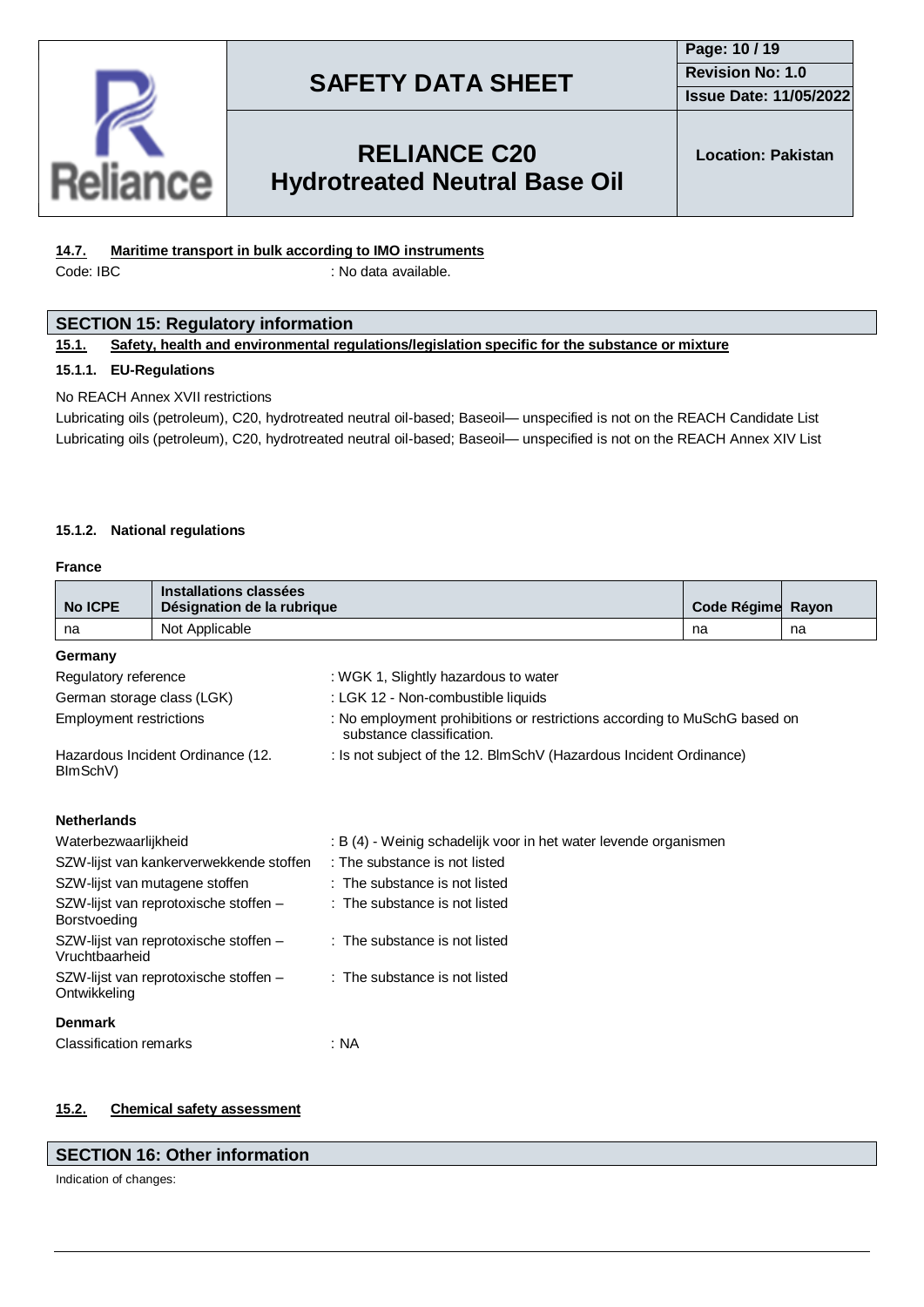

**Page: 11 / 19 Revision No: 1.0 Issue Date: 11/05/2022**

## **RELIANCE C20 Hydrotreated Neutral Base Oil**

**Location: Pakistan**

| 1.2  | Exposure scenarios                                                                    | Added    |
|------|---------------------------------------------------------------------------------------|----------|
| 2.3  | ED text                                                                               | Added    |
| 9.1  | Kinematic viscosity                                                                   | Modified |
| 11   | Adverse health effects<br>caused by endocrine<br>disrupting properties                | Modified |
| 11.1 | Information on<br>toxicological effects                                               | Modified |
| 12.6 | Adverse effects on the<br>environment caused by<br>endocrine disrupting<br>properties | Modified |
| 16   | Other information                                                                     | Modified |
|      |                                                                                       |          |

Abbreviations and acronyms:

| ADN = Accord Européen relatif au Transport International des Marchandises Dangereuses par voie de Navigation du Rhin<br>ADR = Accord européen relatif au transport international des marchandises Dangereuses par Route                                                                                                                                                              |  |
|--------------------------------------------------------------------------------------------------------------------------------------------------------------------------------------------------------------------------------------------------------------------------------------------------------------------------------------------------------------------------------------|--|
| CLP = Classification, Labelling and Packaging Regulation according to 1272/2008/EC<br>IATA = International Air Transport Association<br>IMDG = International Maritime Dangerous Goods Code<br>LEL = Lower Explosive Limit/Lower Explosion Limit<br>UEL = Upper Explosion Limit/Upper Explosive Limit<br>REACH = Registration, Evaluation, Authorisation and Restriction of Chemicals |  |
| BTT = Breakthrough time (maximum wearing time)                                                                                                                                                                                                                                                                                                                                       |  |
| DMEL = Derived Minimal Effect level                                                                                                                                                                                                                                                                                                                                                  |  |
| DNEL = Derived No Effect Level                                                                                                                                                                                                                                                                                                                                                       |  |
| EC50 = Median Effective Concentration                                                                                                                                                                                                                                                                                                                                                |  |
| $EL50 = Median$ effective level                                                                                                                                                                                                                                                                                                                                                      |  |
| ErC50 = EC50 in terms of reduction of growth rate                                                                                                                                                                                                                                                                                                                                    |  |
| $ErL50 = EL50$ in terms of reduction of growth rate                                                                                                                                                                                                                                                                                                                                  |  |
| EWC = European waste catalogue                                                                                                                                                                                                                                                                                                                                                       |  |
| $LC50$ = Median lethal concentration                                                                                                                                                                                                                                                                                                                                                 |  |
| $LD50 = Median$ lethal dose                                                                                                                                                                                                                                                                                                                                                          |  |
| $LL50$ = Median lethal level                                                                                                                                                                                                                                                                                                                                                         |  |
| $NA = Not applicable$                                                                                                                                                                                                                                                                                                                                                                |  |
| $NOEC = No observed effect concentration$                                                                                                                                                                                                                                                                                                                                            |  |
| NOEL: no-observed-effect level                                                                                                                                                                                                                                                                                                                                                       |  |
| $NOELR = No observed effect loading rate$                                                                                                                                                                                                                                                                                                                                            |  |
| NOAEC = No observed adverse effect concentration                                                                                                                                                                                                                                                                                                                                     |  |
| NOAEL = No observed adverse effect level                                                                                                                                                                                                                                                                                                                                             |  |
| N.O.S. = Not Otherwise Specified                                                                                                                                                                                                                                                                                                                                                     |  |
| OEL = Occupational Exposure Limits - Short Term Exposure Limits (STELs)                                                                                                                                                                                                                                                                                                              |  |
| PNEC = Predicted No Effect Concentration                                                                                                                                                                                                                                                                                                                                             |  |
| Quantitative structure-activity relationship (QSAR)                                                                                                                                                                                                                                                                                                                                  |  |
| STOT = Specific Target Organ Toxicity                                                                                                                                                                                                                                                                                                                                                |  |
| $TWA = time weighted average$                                                                                                                                                                                                                                                                                                                                                        |  |
| VOC = Volatile organic compounds                                                                                                                                                                                                                                                                                                                                                     |  |
| WGK = Wassergefährdungsklasse (Water Hazard Class under German Federal Water Management Act)                                                                                                                                                                                                                                                                                         |  |

#### Sources of key data used to compile the datasheet : CSR = Chemical Safety Report, Loli, information supplier.

Training advice **in the state of the Contract** : Training staff on good practice.

Full text of H- and EUH-statements:

| Asp. Tox. | Aspiration hazard, Category                   |
|-----------|-----------------------------------------------|
| H304      | May be fatal if swallowed and enters airways. |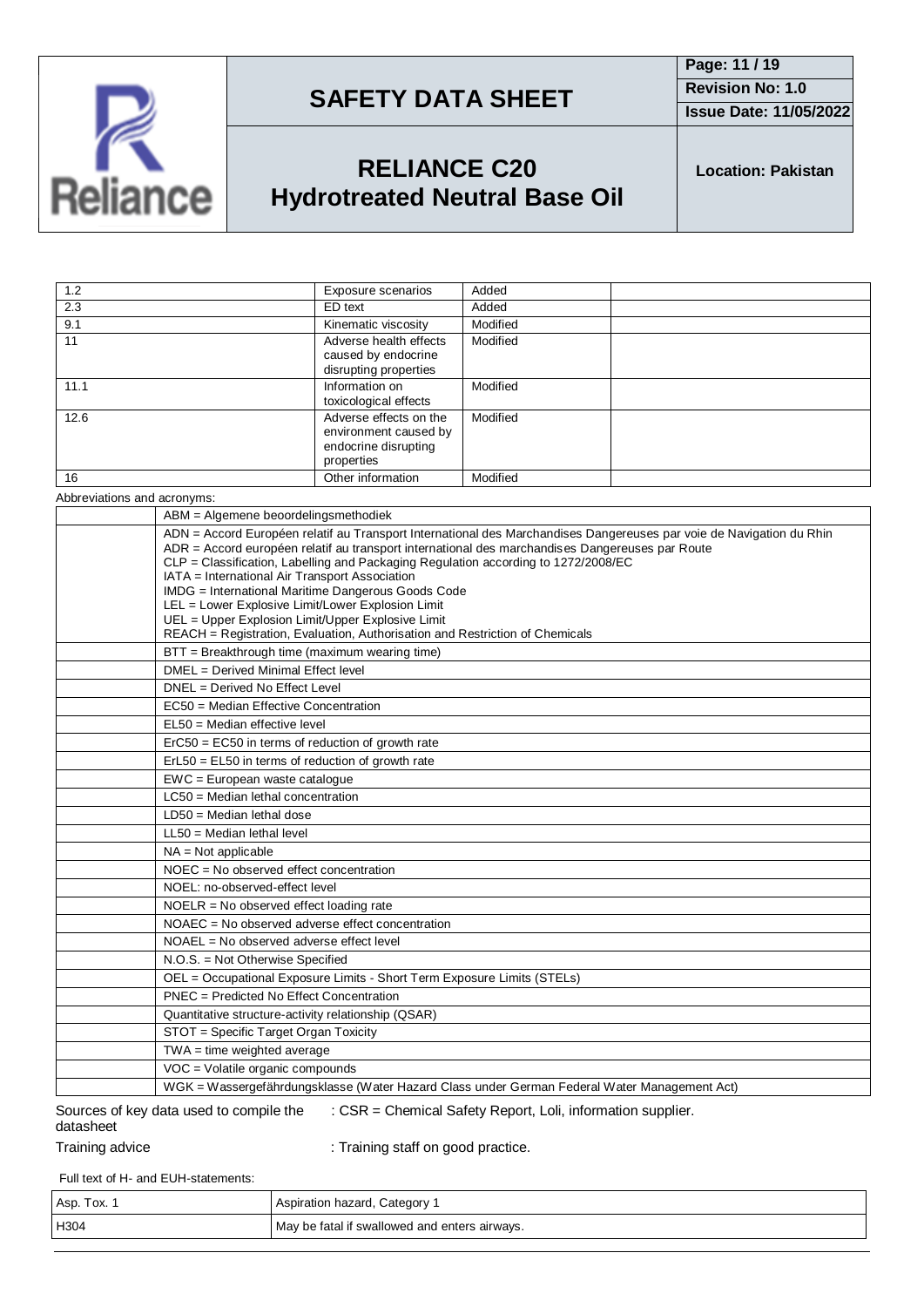

### **Page: 12 / 19 Revision No: 1.0**

**Issue Date: 11/05/2022**

## **RELIANCE C20 Hydrotreated Neutral Base Oil**

**Location: Pakistan**

according to Regulation (EC) No. 1907/2006 (REACH) with its amendment Regulation (EU) 2020/878 Classification according to Regulation (EC) No. 1272/2008 [CLP] Labelling according to Regulation (EC) No. 1272/2008 [CLP]

DISCLAIMER OF LIABILITY The information in this SDS was obtained from sources which we believe are reliable. However, the information is provided without any warranty, express or implied, regarding its correctness. The conditions or methods of handling, storage, use or disposal of the product are beyond our control and may be beyond our knowledge. For this and other reasons, we do not assume responsibility and expressly disclaim liability for loss, damage or expense arising out of or in any way connected with the handling, storage, use or disposal of the product. This SDS was prepared and is to be used only for this product. If the product is used as a component in another product, this SDS information may not be applicable.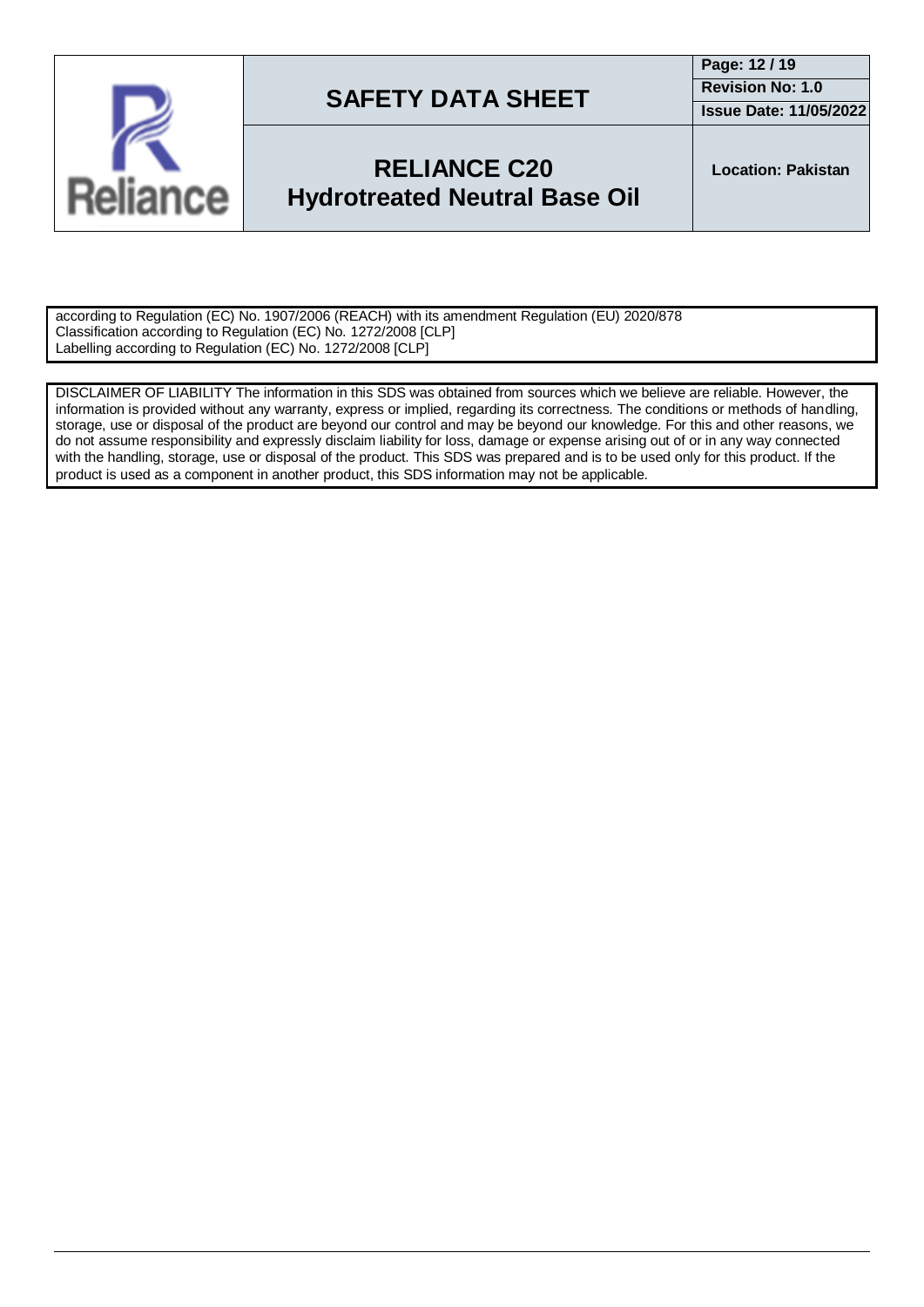





**RELIANCE C20 Hydrotreated Neutral Base Oil**

# **Annex to the safety data sheet**

| <b>Annex: Identified uses</b>                                 |                  |                            |                                                                                                                           |                            |                                  |                                     |
|---------------------------------------------------------------|------------------|----------------------------|---------------------------------------------------------------------------------------------------------------------------|----------------------------|----------------------------------|-------------------------------------|
| <b>Title</b>                                                  | Sector of use    | <b>Product</b><br>category | <b>Process</b><br>category                                                                                                | <b>Article</b><br>category | <b>Environmenta</b><br>I release | <b>SPERC</b>                        |
| Manufacture of<br>substance                                   | <b>SU3, SU22</b> |                            | PROC1,<br>PROC2,<br>PROC3,<br>PROC4,<br>PROC8a,<br>PROC8b,<br>PROC9,<br>PROC15,<br>PROC28                                 |                            | ERC1                             | <b>ESVOC</b><br><b>SPERC 1.1.v1</b> |
| Formulation &<br>(re)packing of<br>substances and<br>mixtures | <b>SU3, SU22</b> |                            | PROC1,<br>PROC2,<br>PROC3,<br>PROC4,<br>PROC5,<br>PROC8a,<br>PROC8b,<br>PROC8b,<br>PROC9,<br>PROC14,<br>PROC15,<br>PROC28 |                            | ERC <sub>2</sub>                 | <b>ESVOC</b><br><b>SPERC 2.2.v1</b> |

### 1. Exposure scenario 01 - Manufacture of substance (classified; H304 only; IP 346 < 3%;  $\leq$  20.5 cSt @ 40 °C)

| <b>Manufacture of substance</b> | ES Ref.: 01 - Manufacture of<br>substance (classified; H304 only; IP<br>346 < 3%; ≤ 20.5 cSt @ 40 °C) | Association ref code: 1 |
|---------------------------------|-------------------------------------------------------------------------------------------------------|-------------------------|
|                                 | ES Type: Worker                                                                                       |                         |

| Use descriptors                     | PROC1, PROC2, PROC3, PROC4, PROC8a, PROC8b, PROC9, PROC15, PROC28                                                                                                                                                                                                                  |
|-------------------------------------|------------------------------------------------------------------------------------------------------------------------------------------------------------------------------------------------------------------------------------------------------------------------------------|
|                                     | <b>SU3, SU22</b>                                                                                                                                                                                                                                                                   |
|                                     | ERC <sub>1</sub>                                                                                                                                                                                                                                                                   |
|                                     | ESVOC SPERC 1.1.v1                                                                                                                                                                                                                                                                 |
| Processes, tasks activities covered | Manufacture of substance or use as process chemical or extracting agent. Includes<br>recycling/recovery, material transfers, storage, maintenance and loading (including marine<br>vessel/barge, road/rail car and bulk container), sampling and associated laboratory activities. |
| Assessment method                   | see section 3 of this exposure scenario.                                                                                                                                                                                                                                           |

| 2. Operational conditions and risk management measures |  |                                                                                                                                                         |  |
|--------------------------------------------------------|--|---------------------------------------------------------------------------------------------------------------------------------------------------------|--|
| 2.1<br>PROC28)                                         |  | Contributing scenario controlling worker exposure (PROC1, PROC2, PROC3, PROC4, PROC8a, PROC8b, PROC9, PROC15,                                           |  |
| PROC1                                                  |  | Chemical production or refinery in closed process without likelihood of exposure or processes with equivalent<br>containment conditions                 |  |
| PROC <sub>2</sub>                                      |  | Chemical production or refinery in closed continuous process with occasional controlled exposure or processes<br>with equivalent containment conditions |  |
| PROC3                                                  |  | Manufacture or formulation in the chemical industry in closed batch processes with occasional controlled exposure                                       |  |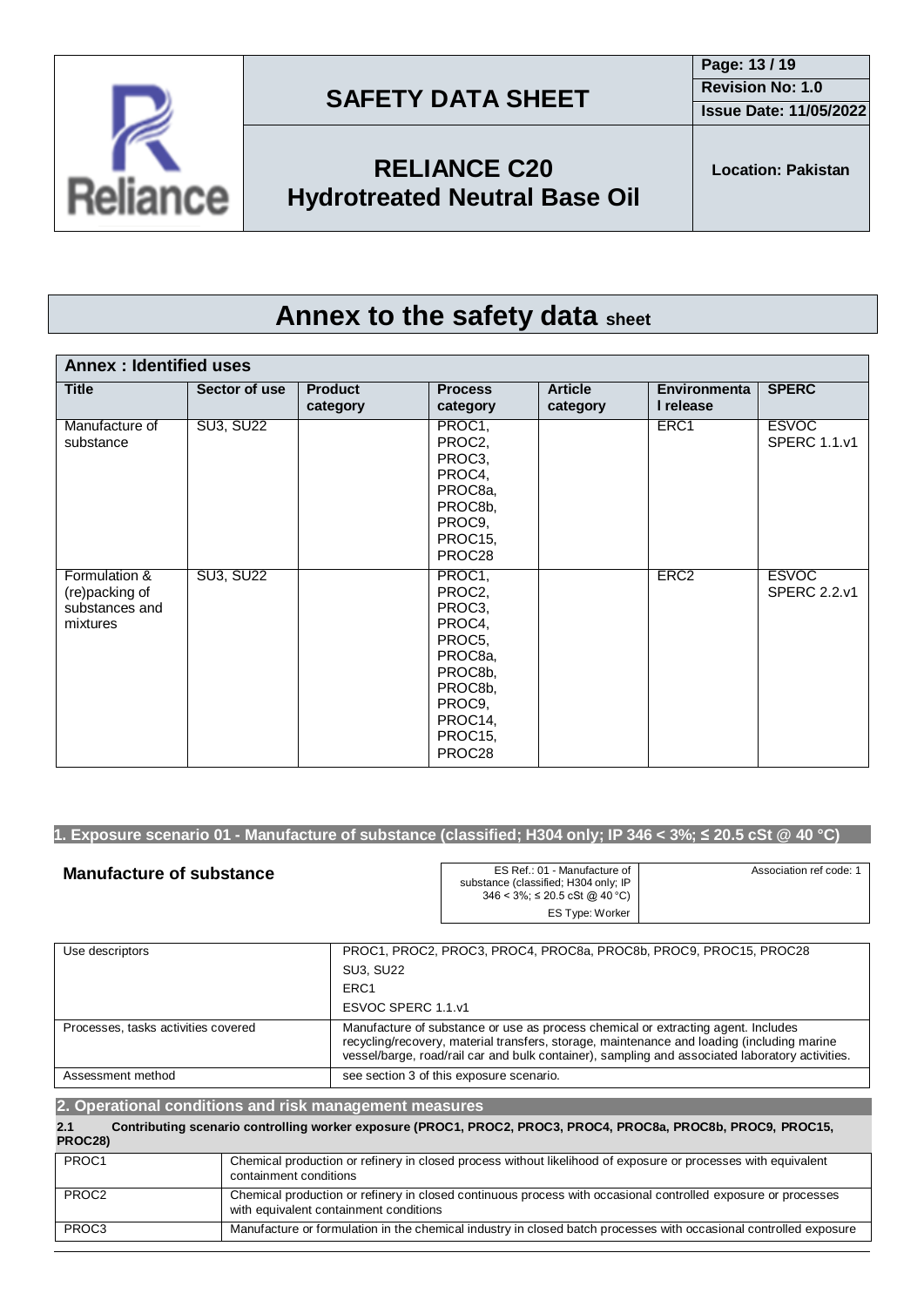

**Issue Date: 11/05/2022**

## **RELIANCE C20 Hydrotreated Neutral Base Oil**

**Location: Pakistan**

|                    | or processes with equivalent containment condition                                                      |
|--------------------|---------------------------------------------------------------------------------------------------------|
| PROC4              | Chemical production where opportunity for exposure arises                                               |
| PROC8a             | Transfer of substance or mixture (charging and discharging) at non-dedicated facilities                 |
| PROC8b             | Transfer of substance or mixture (charging and discharging) at dedicated facilities                     |
| PROC <sub>9</sub>  | Transfer of substance or preparation into small containers (dedicated filling line, including weighing) |
| PROC <sub>15</sub> | Use as laboratory reagent                                                                               |
| PROC28             | Manual maintenance (cleaning and repair) of machinery                                                   |

#### Product characteristics

| Physical form                                     | clear, Colourless liquid                                                           |
|---------------------------------------------------|------------------------------------------------------------------------------------|
| Concentration of the Substance in Mixture/Article | Covers percentage substance in the product up to 100 % (unless stated differently) |
| Vapour pressure                                   | Liquid, vapour pressure $< 0.5$ kPa at STP                                         |

| Operational conditions                                           |                                                                                                                 |                                                                         |  |  |  |
|------------------------------------------------------------------|-----------------------------------------------------------------------------------------------------------------|-------------------------------------------------------------------------|--|--|--|
| Frequency and duration of use                                    |                                                                                                                 | Covers daily exposures up to 8<br>hours (unless stated<br>differently). |  |  |  |
| Other given operational conditions affecting workers<br>exposure | Covers use at ambient temperatures, Assumes a<br>good basic standard of occupational hygiene is<br>implemented. |                                                                         |  |  |  |

#### Risk management measures

| Other risk management measures:                                 |                                                                                                                                                                                                                                                                      |  |  |  |
|-----------------------------------------------------------------|----------------------------------------------------------------------------------------------------------------------------------------------------------------------------------------------------------------------------------------------------------------------|--|--|--|
| General measures (aspiration hazard)                            | Do not ingest.                                                                                                                                                                                                                                                       |  |  |  |
| General exposures (closed systems) (PROC 1)                     | Handle substance within a closed system, Sample<br>via a closed loop or other system to avoid<br>exposure, Assumes process temperature up to<br>800.0 °C                                                                                                             |  |  |  |
| General exposures (closed systems) (PROC_3,<br>PROC 2)          | Provide extract ventilation to points where emissions<br>occur. Handle substance within a closed<br>system, Sample via a closed loop or other system to<br>avoid exposure, Ensure operation is undertaken<br>outdoors, Assumes process temperature up to 800.0<br>°C |  |  |  |
| General exposures (open systems) ((PROC_4)                      | No other specific measures identified.                                                                                                                                                                                                                               |  |  |  |
| Process sampling (PROC 9)                                       | No other specific measures identified.                                                                                                                                                                                                                               |  |  |  |
| Laboratory activities (PROC 15)                                 | No other specific measures identified, Additional<br>good practice advice. Obligations according to<br>Article 37(4) of REACH do not apply, Put lids on<br>containers immediately after use.                                                                         |  |  |  |
| Closed systems, Bulk transfers (PROC 8b)                        | Handle substance within a closed system                                                                                                                                                                                                                              |  |  |  |
| Bulk transfers, Open systems (PROC_8b)                          | No other specific measures identified, Additional<br>good practice advice. Obligations according to<br>Article 37(4) of REACH do not apply, Ensure no<br>splashing occurs during transfer.                                                                           |  |  |  |
| Equipment cleaning and maintenance (PROC 8a,<br><b>PROC 28)</b> | Drain down and flush system prior to equipment<br>break-in or maintenance, Additional good practice<br>advice. Obligations according to Article 37(4) of<br>REACH do not apply, Wear suitable coveralls to<br>prevent exposure to the skin, Clear spills immediately |  |  |  |
| Storage (PROC_1, PROC_2)                                        | Store substance within a closed system.                                                                                                                                                                                                                              |  |  |  |
| 2.2                                                             | Contributing scenario controlling environmental exposure (ERC1, ESVOC SPERC 1.1.v1)                                                                                                                                                                                  |  |  |  |
| ED <sub>C</sub> 1                                               | Manufacture of the cubetance                                                                                                                                                                                                                                         |  |  |  |

| ERC <sup>2</sup>             | Manufacture of the substance               |
|------------------------------|--------------------------------------------|
| <b>ESVOC SPERC</b><br>. 1 v. | Manufacture of substance: Industrial (SU3) |
|                              |                                            |

#### Product characteristics

| Physical form   | clear, Colourless liquid                   |
|-----------------|--------------------------------------------|
| Vapour pressure | Liquid, vapour pressure $< 0.5$ kPa at STP |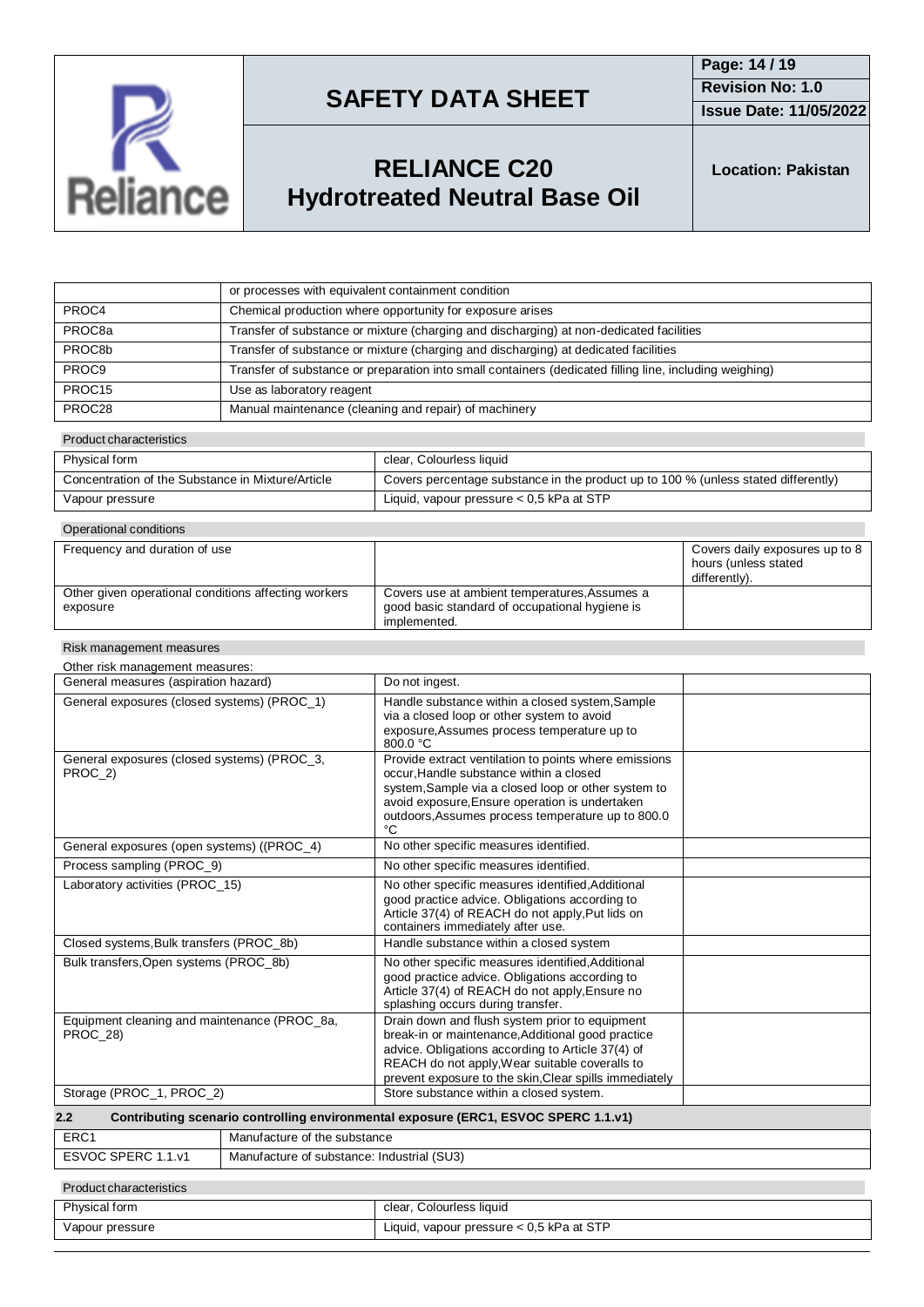

**Issue Date: 11/05/2022**

## **RELIANCE C20 Hydrotreated Neutral Base Oil**

**Location: Pakistan**

### Operational conditions

| Amount used                                                            | Regional use tonnage (tons/year):                                              | 36000   |
|------------------------------------------------------------------------|--------------------------------------------------------------------------------|---------|
|                                                                        | Fraction of regional tonnage used locally:                                     |         |
|                                                                        | Annual site tonnage (tons/year):                                               | 36000   |
|                                                                        | Maximum daily site tonnage (kg/day)                                            | 120000  |
|                                                                        | Fraction of EU tonnage used in region:                                         |         |
| Frequency and duration of use                                          | Continuous use/release.                                                        |         |
|                                                                        | Emission days (days/year):                                                     | 300     |
| Environmental factors not influenced by risk                           | Local freshwater dilution factor:                                              | 10      |
| management                                                             | Local marine water dilution factor:                                            | 100     |
| Other given operational conditions affecting<br>environmental exposure | Release fraction to air from process (initial release<br>prior to RMM):        | 0,0001  |
|                                                                        | Release fraction to wastewater from process (initial<br>release prior to RMM): | 0,00001 |
|                                                                        | Release fraction to soil from process (initial release<br>prior to RMM):       | 0,0001  |

| Risk management measures |  |
|--------------------------|--|
|--------------------------|--|

| Technical conditions and measures at process level to                                                         | Common practices vary across sites thus                                                                                    |               |
|---------------------------------------------------------------------------------------------------------------|----------------------------------------------------------------------------------------------------------------------------|---------------|
| prevent release                                                                                               | conservative process release estimates used.                                                                               |               |
| Technical onsite conditions and measures to reduce or<br>limit discharges, air emissions and releases to soil | Risk from environmental exposure is driven by<br>freshwater sediment.                                                      |               |
|                                                                                                               | Prevent discharge of undissolved substance to or<br>recover from onsite wastewater.                                        |               |
|                                                                                                               | If discharging to domestic sewage treatment plant,<br>no onsite wastewater treatment required.                             |               |
|                                                                                                               | Treat air emission to provide a typical removal<br>efficiency of (%):                                                      | 90            |
|                                                                                                               | Treat onsite wastewater (prior to receiving water<br>discharge) to provide the required removal efficiency<br>of ≥ $(%):$  | $\geq 93.5$   |
|                                                                                                               | If discharging to domestic sewage treatment plant,<br>provide the required onsite wastewater removal<br>efficiency of (%): | $\geq 0$      |
| Conditions and measures related to sewage treatment                                                           | Not applicable as there is no release to wastewater                                                                        |               |
| plant                                                                                                         | Estimated substance removal from wastewater via<br>domestic sewage treatment (%):                                          | 95            |
|                                                                                                               | Total efficiency of removal from wastewater after<br>onsite and offsite (domestic treatment plant) RMMs<br>(%):            | 95            |
|                                                                                                               | Maximum allowable site tonnage (MSafe) based on<br>release following total wastewater treatment removal<br>$(kq/d)$ :      | 150000 kg/day |
|                                                                                                               | Assumed on-site sewage treatment plant flow<br>$(m3/d)$ :                                                                  | 10000         |
| Conditions and measures related to external treatment<br>of waste for disposal                                | During manufacturing no waste of the substance is<br>generated.                                                            |               |
| Conditions and measures related to external recovery<br>of waste                                              | During manufacturing no waste of the substance is<br>generated.                                                            |               |

### **3. Exposure estimation and reference to its source**

### **3.1. Health**

| Information for contributing exposure scenario                                               |                                                                                                          |  |
|----------------------------------------------------------------------------------------------|----------------------------------------------------------------------------------------------------------|--|
| The ECETOC TRA tool has been used to estimate workplace exposures unless otherwise indicated |                                                                                                          |  |
| 3.2.<br><b>Environment</b>                                                                   |                                                                                                          |  |
| Information for contributing exposure scenario                                               |                                                                                                          |  |
| 2.2                                                                                          | The Hydrocarbon Block Method has been used to calculate environmental exposure with the Petrorisk model. |  |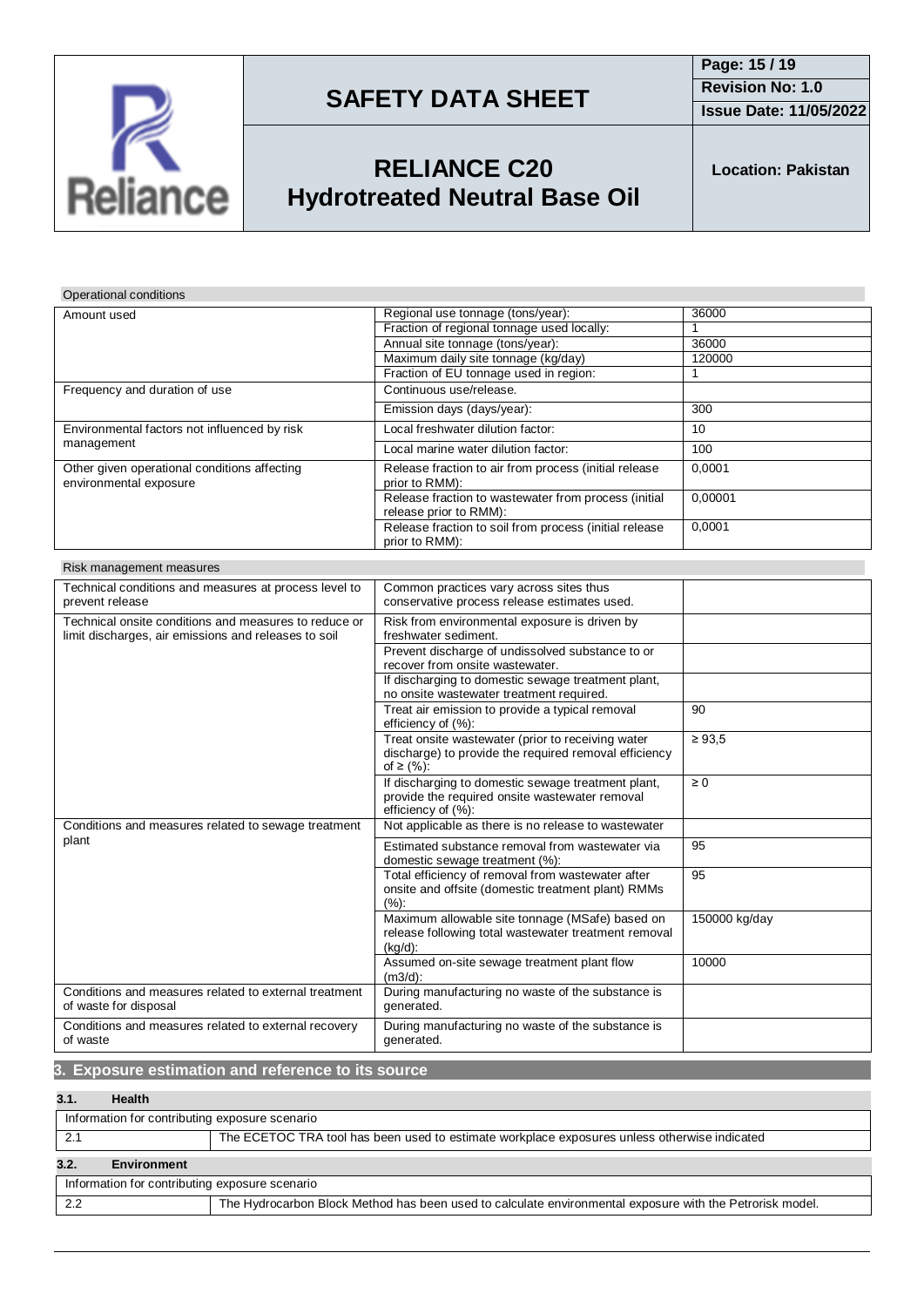

**Page: 16 / 19 Revision No: 1.0**

**Issue Date: 11/05/2022**

## **RELIANCE C20 Hydrotreated Neutral Base Oil**

**Location: Pakistan**

### **4. Guidance to Downstream User to evaluate whether he works inside the boundaries set by theES**

| 4.1.<br>Health             |                                                                                                                                                                                                                                                                                                                                                                                                                                                                                                                                                                                                                                                                                                                                           |
|----------------------------|-------------------------------------------------------------------------------------------------------------------------------------------------------------------------------------------------------------------------------------------------------------------------------------------------------------------------------------------------------------------------------------------------------------------------------------------------------------------------------------------------------------------------------------------------------------------------------------------------------------------------------------------------------------------------------------------------------------------------------------------|
| Guidance - Health          | Predicted exposures are not expected to exceed the DN(M)EL when the Risk Management<br>Measures/Operational Conditions outlined in Section 2 are implemented. Where other Risk Management<br>Measures/Operational Conditions are adopted, then users should ensure that risks are managed to at<br>least equivalent levels. Available hazard data do not enable the derivation of a DNEL for aspiration<br>effects, Risk Management Measures are based on qualitative risk characterisation.                                                                                                                                                                                                                                              |
|                            |                                                                                                                                                                                                                                                                                                                                                                                                                                                                                                                                                                                                                                                                                                                                           |
| 4.2.<br><b>Environment</b> |                                                                                                                                                                                                                                                                                                                                                                                                                                                                                                                                                                                                                                                                                                                                           |
| Guidance - Environment     | Guidance is based on assumed operating conditions which may not be applicable to all sites; thus,<br>scaling may be necessary to define appropriate site-specific risk management measures, Required<br>removal efficiency for wastewater can be achieved using onsite/offsite technologies, either alone or in<br>combination, Required removal efficiency for air can be achieved using on-site technologies, either alone<br>or in combination. Further details on scaling and control technologies are provided in SpERC factsheet<br>(http://cefic.org/en/reach-for-industries-libraries.html), Maximum Risk Characterization Ratios for air<br>emissions 0,0011, Maximum Risk Characterization Ratios for wastewater emissions 0,77 |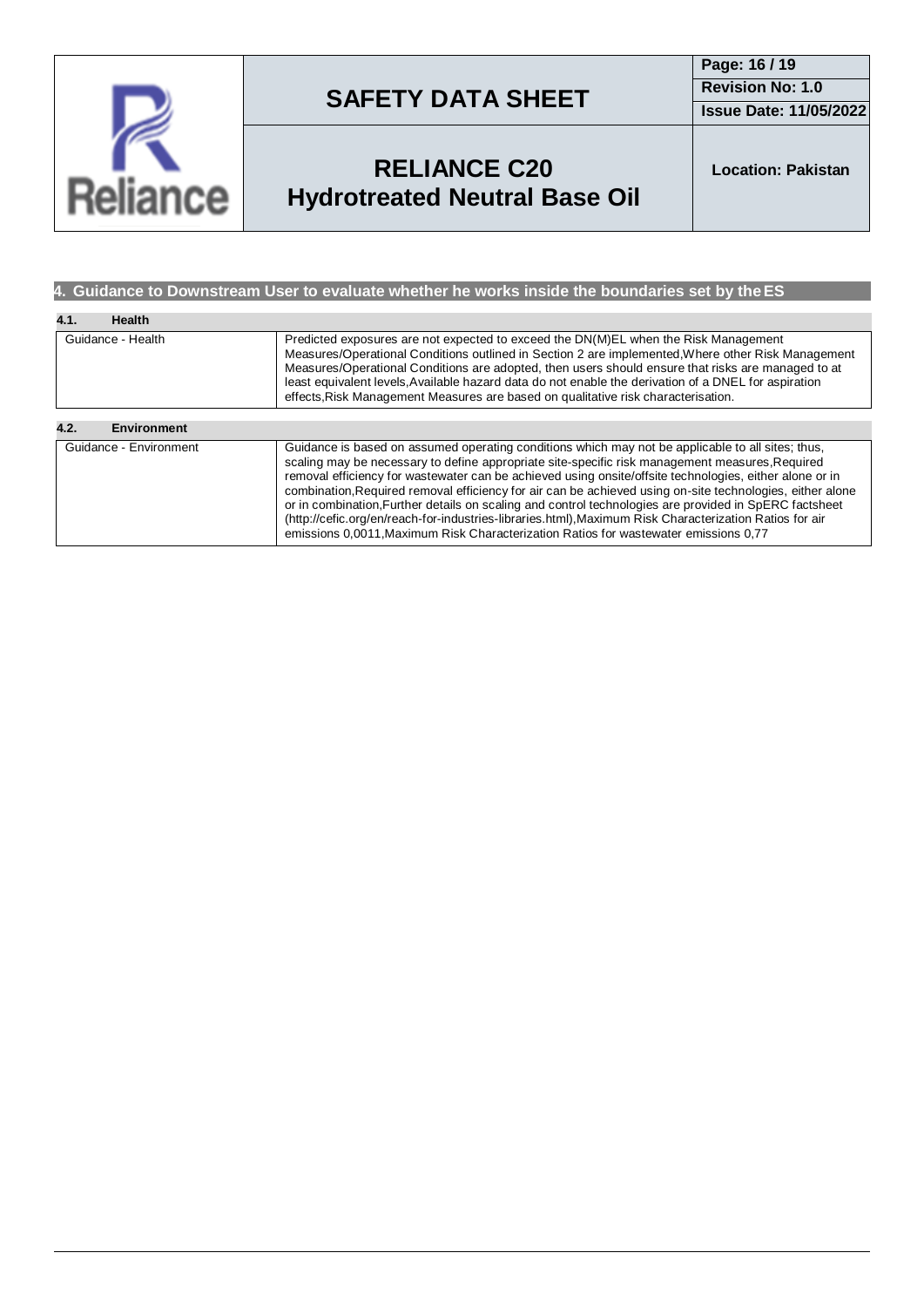

**Issue Date: 11/05/2022**

## **RELIANCE C20 Hydrotreated Neutral Base Oil**

**Location: Pakistan**

#### **1. Exposure scenario 02 - Formulation & (re)packing of substances and mixtures (classified; H304 only; IP 346 < 3%; ≤ 20.5 cSt @ 40 °C)**

| Formulation & (re)packing of substances and<br>mixtures |                                                                                                                                                         | ES Ref.: 02 - Formulation &<br>(re)packing of substances and<br>mixtures (classified; H304 only; IP<br>$346 < 3\%$ ; $\leq 20.5$ cSt @ 40 °C)  | Association ref code: 2                                                                      |  |
|---------------------------------------------------------|---------------------------------------------------------------------------------------------------------------------------------------------------------|------------------------------------------------------------------------------------------------------------------------------------------------|----------------------------------------------------------------------------------------------|--|
|                                                         |                                                                                                                                                         | ES Type: Worker                                                                                                                                |                                                                                              |  |
| Use descriptors                                         |                                                                                                                                                         | PROC1, PROC2, PROC3, PROC4, PROC8a, PROC8b, PROC8b, PROC9, PROC14,<br>PROC15, PROC28                                                           |                                                                                              |  |
|                                                         | <b>SU3, SU22</b>                                                                                                                                        |                                                                                                                                                |                                                                                              |  |
|                                                         | ERC <sub>2</sub>                                                                                                                                        |                                                                                                                                                |                                                                                              |  |
| ESVOC SPERC 2.2.v1                                      |                                                                                                                                                         |                                                                                                                                                |                                                                                              |  |
| Processes, tasks activities covered                     |                                                                                                                                                         | operations, including storage, materials transfers, mixing, large and small scale packing,<br>maintenance and associated laboratory activities | Formulation, packing and re-packing of the substance and its mixtures in batch or continuous |  |
|                                                         | 2. Operational conditions and risk management measures                                                                                                  |                                                                                                                                                |                                                                                              |  |
| 2.1<br>PROC9, PROC14, PROC15, PROC28)                   |                                                                                                                                                         | Contributing scenario controlling worker exposure (PROC1, PROC2, PROC3, PROC4, PROC5, PROC8a, PROC8b, PROC8b,                                  |                                                                                              |  |
| PROC1                                                   | Chemical production or refinery in closed process without likelihood of exposure or processes with equivalent<br>containment conditions                 |                                                                                                                                                |                                                                                              |  |
| PROC <sub>2</sub>                                       | Chemical production or refinery in closed continuous process with occasional controlled exposure or processes<br>with equivalent containment conditions |                                                                                                                                                |                                                                                              |  |
| PROC3                                                   | Manufacture or formulation in the chemical industry in closed batch processes with occasional controlled exposure                                       |                                                                                                                                                |                                                                                              |  |

|                    | or processes with equivalent containment condition                                                      |
|--------------------|---------------------------------------------------------------------------------------------------------|
| PROC4              | Chemical production where opportunity for exposure arises                                               |
| PROC5              | Mixing or blending in batch processes                                                                   |
| PROC8a             | Transfer of substance or mixture (charging and discharging) at non-dedicated facilities                 |
| PROC8b             | Transfer of substance or mixture (charging and discharging) at dedicated facilities                     |
| PROC8b             | Cleaning and maintenance                                                                                |
| PROC9              | Transfer of substance or preparation into small containers (dedicated filling line, including weighing) |
| PROC14             | Tabletting, compression, extrusion, pelettisation, granulation                                          |
| PROC <sub>15</sub> | Use as laboratory reagent                                                                               |
| PROC28             | Manual maintenance (cleaning and repair) of machinery                                                   |

#### Product characteristics

| Physical form                                     | clear, Colourless liquid                                                           |
|---------------------------------------------------|------------------------------------------------------------------------------------|
| Concentration of the Substance in Mixture/Article | Covers percentage substance in the product up to 100 % (unless stated differently) |
| Vapour pressure                                   | Liquid, vapour pressure $< 0.5$ kPa at STP                                         |

#### Operational conditions

| Frequency and duration of use | Covers daily exposures up to 8 hours (unless stated |  |
|-------------------------------|-----------------------------------------------------|--|
|                               | differently).                                       |  |

#### Risk management measures

| Other risk management measures:                                           |                                                                                                         |  |  |
|---------------------------------------------------------------------------|---------------------------------------------------------------------------------------------------------|--|--|
| General measures (aspiration hazard)                                      | Do not ingest.                                                                                          |  |  |
| General exposures (closed systems) (PROC 1,<br>PROC 2, PROC 3)            | Handle substance within a closed system, Sample<br>via a closed loop or other system to avoid exposure. |  |  |
| General exposures (open systems) ((PROC_4)                                | No other specific measures identified.                                                                  |  |  |
| Batch process, Elevated temperature, Use in contained<br>systems (PROC 3) | Handle substance within a closed system, Assumes<br>process temperature up to 60.0 °C                   |  |  |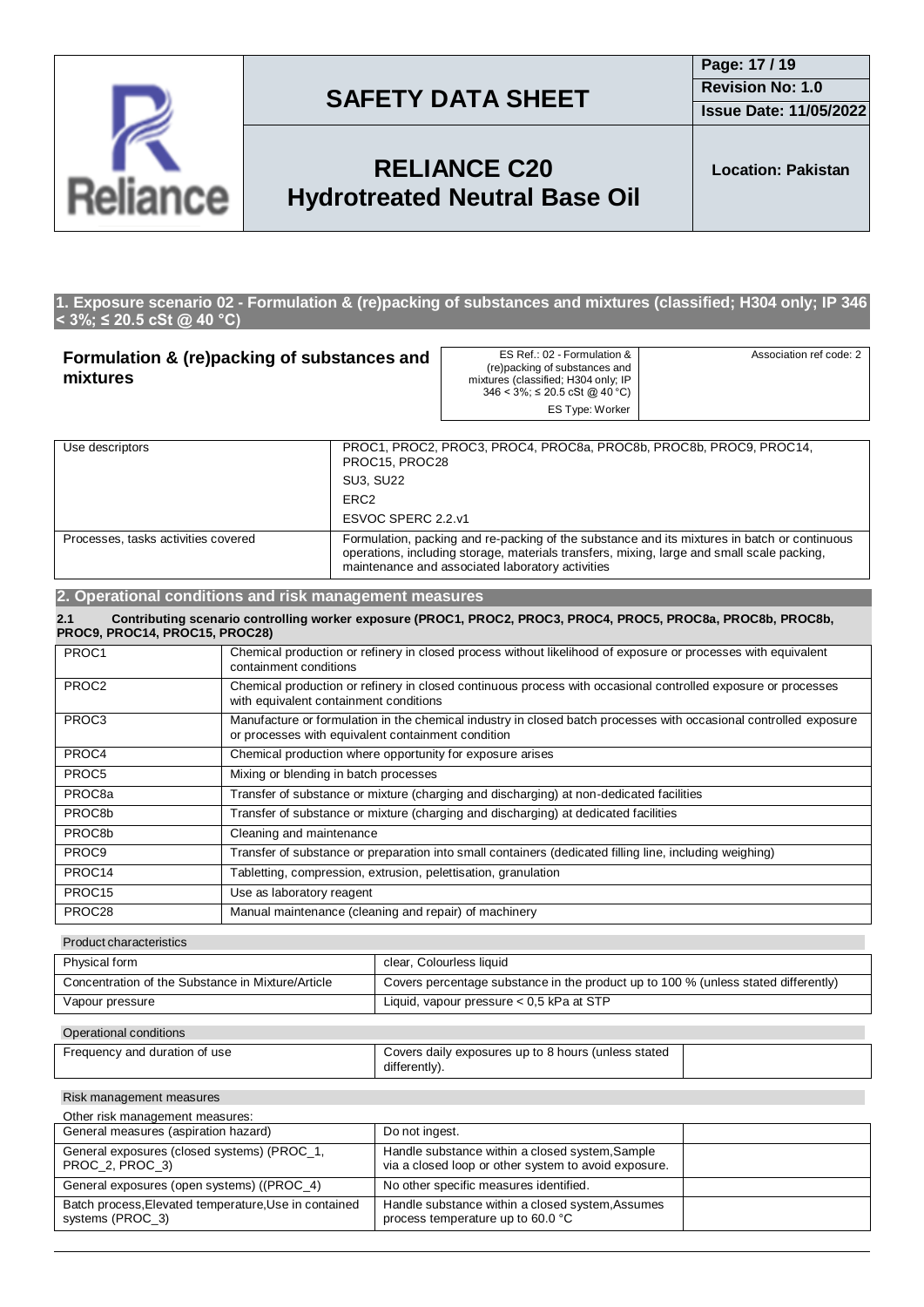

**Issue Date: 11/05/2022**

## **RELIANCE C20 Hydrotreated Neutral Base Oil**

**Location: Pakistan**

| Process sampling (PROC_9)                                                                               |                          | No other specific measures identified.                                                                                                                                                                                                                               |  |
|---------------------------------------------------------------------------------------------------------|--------------------------|----------------------------------------------------------------------------------------------------------------------------------------------------------------------------------------------------------------------------------------------------------------------|--|
| Laboratory activities (PROC 15)                                                                         |                          | No other specific measures identified, Additional<br>good practice advice. Obligations according to<br>Article 37(4) of REACH do not apply, Put lids on<br>containers immediately after use.                                                                         |  |
| Dedicated facility, Bulk transfers (PROC_8b)                                                            |                          | Handle substance within a closed system, Additional<br>good practice advice. Obligations according to<br>Article 37(4) of REACH do not apply. Ensure no<br>splashing occurs during transfer.                                                                         |  |
| Mixing operations, Open systems (PROC 5)                                                                |                          | No other specific measures identified.                                                                                                                                                                                                                               |  |
| Manual, Transfer from/pouring from containers, Non-<br>dedicated facility (PROC 8a)                     |                          | Use drum pumps, Additional good practice advice.<br>Obligations according to Article 37(4) of REACH do<br>not apply, Ensure no splashing occurs during<br>transfer.                                                                                                  |  |
| Dedicated facility, Drum/batch transfers (PROC_8b)                                                      |                          | No other specific measures identified, Additional<br>good practice advice. Obligations according to<br>Article 37(4) of REACH do not apply, Ensure no<br>splashing occurs during transfer.                                                                           |  |
| tabletting, compression, extrusion or pelletisation<br>(PROC 14)                                        |                          | No other specific measures identified.                                                                                                                                                                                                                               |  |
| Drum and small package filling                                                                          |                          | No other specific measures identified.                                                                                                                                                                                                                               |  |
| Equipment cleaning and maintenance (PROC_8a,<br><b>PROC 28)</b>                                         |                          | Drain down and flush system prior to equipment<br>break-in or maintenance, Additional good practice<br>advice. Obligations according to Article 37(4) of<br>REACH do not apply, Wear suitable coveralls to<br>prevent exposure to the skin, Clear spills immediately |  |
| Storage (PROC 1, PROC 2)                                                                                |                          | Store substance within a closed system.                                                                                                                                                                                                                              |  |
| Contributing scenario controlling environmental exposure (ERC2, ESVOC SPERC 2.2.v1)<br>$2.2\phantom{0}$ |                          |                                                                                                                                                                                                                                                                      |  |
| ERC <sub>2</sub>                                                                                        | Formulation into mixture |                                                                                                                                                                                                                                                                      |  |
| ESVOC SPERC 2.2.v1                                                                                      |                          | Formulation & packing of preparations and mixtures: Industrial (SU10)                                                                                                                                                                                                |  |
| <b>Product characteristics</b>                                                                          |                          |                                                                                                                                                                                                                                                                      |  |
| Physical form                                                                                           |                          | clear Colourless liquid                                                                                                                                                                                                                                              |  |

### Physical form **clear** clear, Colourless liquid Vapour pressure Liquid, vapour pressure < 0,5 kPa at STP

#### Operational conditions

| Amount used                                                            | Fraction of EU tonnage used in region:                                         | 0,1     |
|------------------------------------------------------------------------|--------------------------------------------------------------------------------|---------|
|                                                                        | Regional use tonnage (tons/year):                                              | 3900    |
|                                                                        | Fraction of regional tonnage used locally:                                     |         |
|                                                                        | Annual site tonnage (tons/year):                                               | 3900    |
|                                                                        | Maximum daily site tonnage (kg/day)                                            | 13000   |
| Frequency and duration of use                                          | Continuous use/release.                                                        |         |
|                                                                        | Emission days (days/year):                                                     | 300     |
| Environmental factors not influenced by risk                           | Local freshwater dilution factor:                                              | 10      |
| management                                                             | Local marine water dilution factor:                                            | 100     |
| Other given operational conditions affecting<br>environmental exposure | Release fraction to air from process (initial release<br>prior to RMM):        | 0,0025  |
|                                                                        | Release fraction to wastewater from process (initial<br>release prior to RMM): | 0.00005 |
|                                                                        | Release fraction to soil from process (initial release<br>prior to RMM):       | 0,0001  |

| Risk management measures                                                                                      |                                                                                         |  |
|---------------------------------------------------------------------------------------------------------------|-----------------------------------------------------------------------------------------|--|
| Technical conditions and measures at process level to<br>prevent release                                      | Common practices vary across sites thus<br>conservative process release estimates used. |  |
| Technical onsite conditions and measures to reduce or<br>limit discharges, air emissions and releases to soil | Risk from environmental exposure is driven by<br>freshwater sediment.                   |  |
|                                                                                                               | Prevent discharge of undissolved substance to or<br>recover from onsite wastewater.     |  |